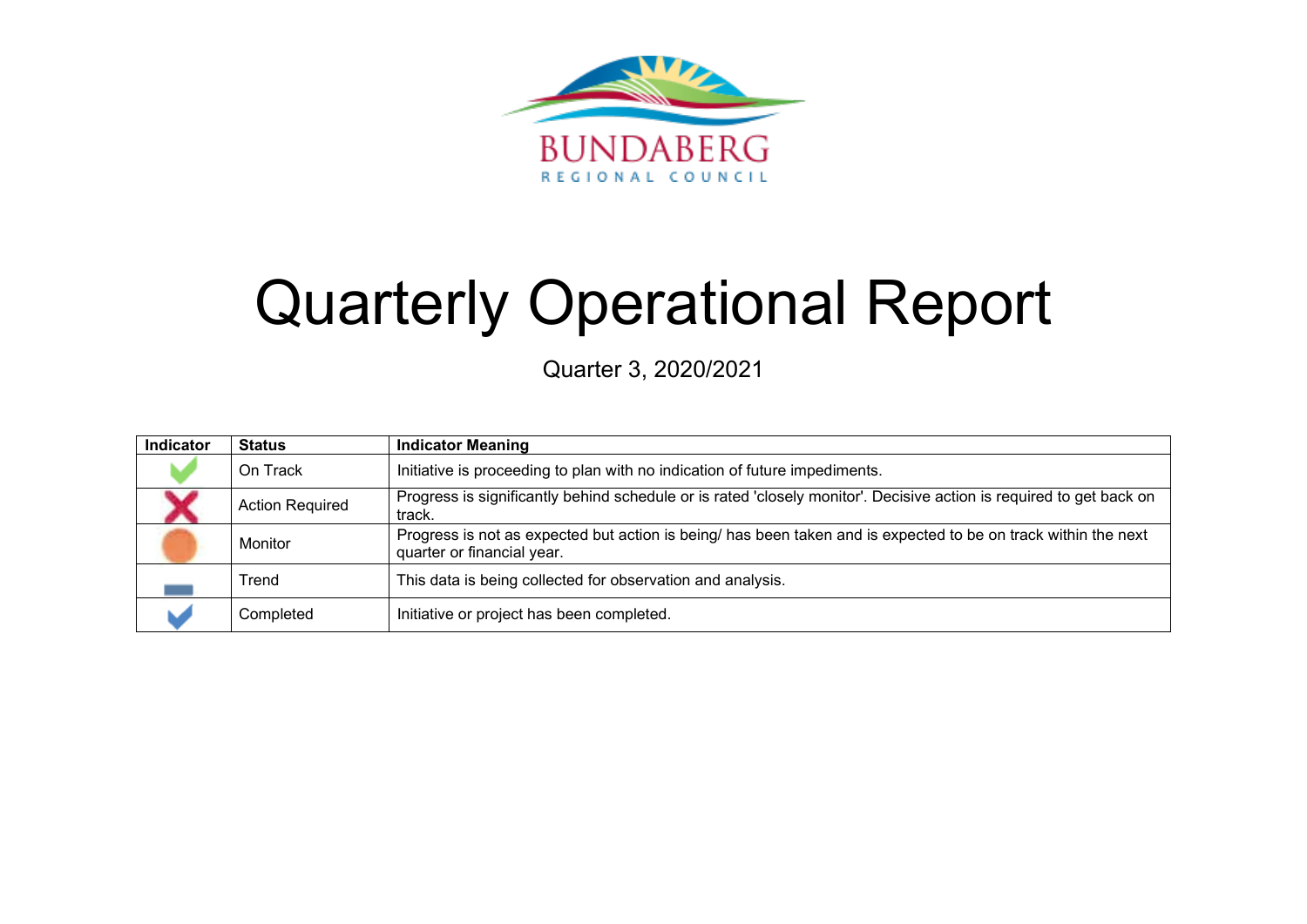# **1: Our community**

# *1.1: Economic growth and prosperity*

## **1.1.1: Provide responsive, consistent and timely customer service to our residents, investors and developers.**

| <b>Performance Measure</b>                                                                           | <b>Organisation Link</b>                                  | <b>Target</b>  | <b>Actual</b> | <b>Status</b> | <b>Comments</b>                                                                                                                               |
|------------------------------------------------------------------------------------------------------|-----------------------------------------------------------|----------------|---------------|---------------|-----------------------------------------------------------------------------------------------------------------------------------------------|
| Connections: Percentage of new water<br>and wastewater connections installed<br>within 25 days.      | Organisation<br>- Infrastructure<br>- Water Services      | $\geq 95.00\%$ | 100.00%       |               | <b>Total Applications Received: 264</b><br>Total Applications Paid &<br>Installation Requested: 253<br>Total Processed within 25 days:<br>253 |
| Percentage of applications to endorse<br>Subdivision Plans decided within 15<br>days.                | Organisation<br>- Development<br>- Development Assessment | $\geq 95.00\%$ | 100.00%       |               | 22 plans of subdivision were<br>endorsed in this quarter.                                                                                     |
| Percentage of low complexity<br>development applications decided<br>within 10 days.                  | Organisation<br>- Development<br>- Development Assessment | $\geq 90.00\%$ | 19.00%        |               | 2 low risk applications were<br>decided within 10 days or less<br>out of a total of 11 decided for<br>the quarter.                            |
| Percentage of pre-lodgement meeting<br>outcomes issued within 5 days or less. Development Assessment | Organisation<br>- Development                             | $\geq 80.00\%$ | 55.00%        |               | Meeting outcomes for 12<br>meetings were issued within the<br>target time frame out a total of<br>22 meetings held for the quarter.           |
| Percentage of total code assessable<br>development applications decided<br>within 25 days or less.   | Organisation<br>- Development<br>- Development Assessment | $\geq 80.00\%$ | 63.00%        |               | 15 code assessable<br>development applications were<br>decided in 25 days or less out of<br>a total of 25 decided for the<br>quarter.         |
| Percentage of total concurrence<br>agency referrals decided within 10<br>days.                       | Organisation<br>- Development<br>- Development Assessment | $\geq 95.00\%$ | 88.00%        |               | 100 concurrence referrals were<br>decided within 10 days or less<br>out of a total of 114 decided for<br>the quarter.                         |
| Percentage of total impact assessable<br>development applications decided<br>within 35 days or less. | Organisation<br>- Development<br>- Development Assessment | $\geq 60.00\%$ | 58.00%        |               | 4 impact assessable<br>development applications were<br>decided within 35 days or less<br>out of a total of 7 decided for the<br>quarter.     |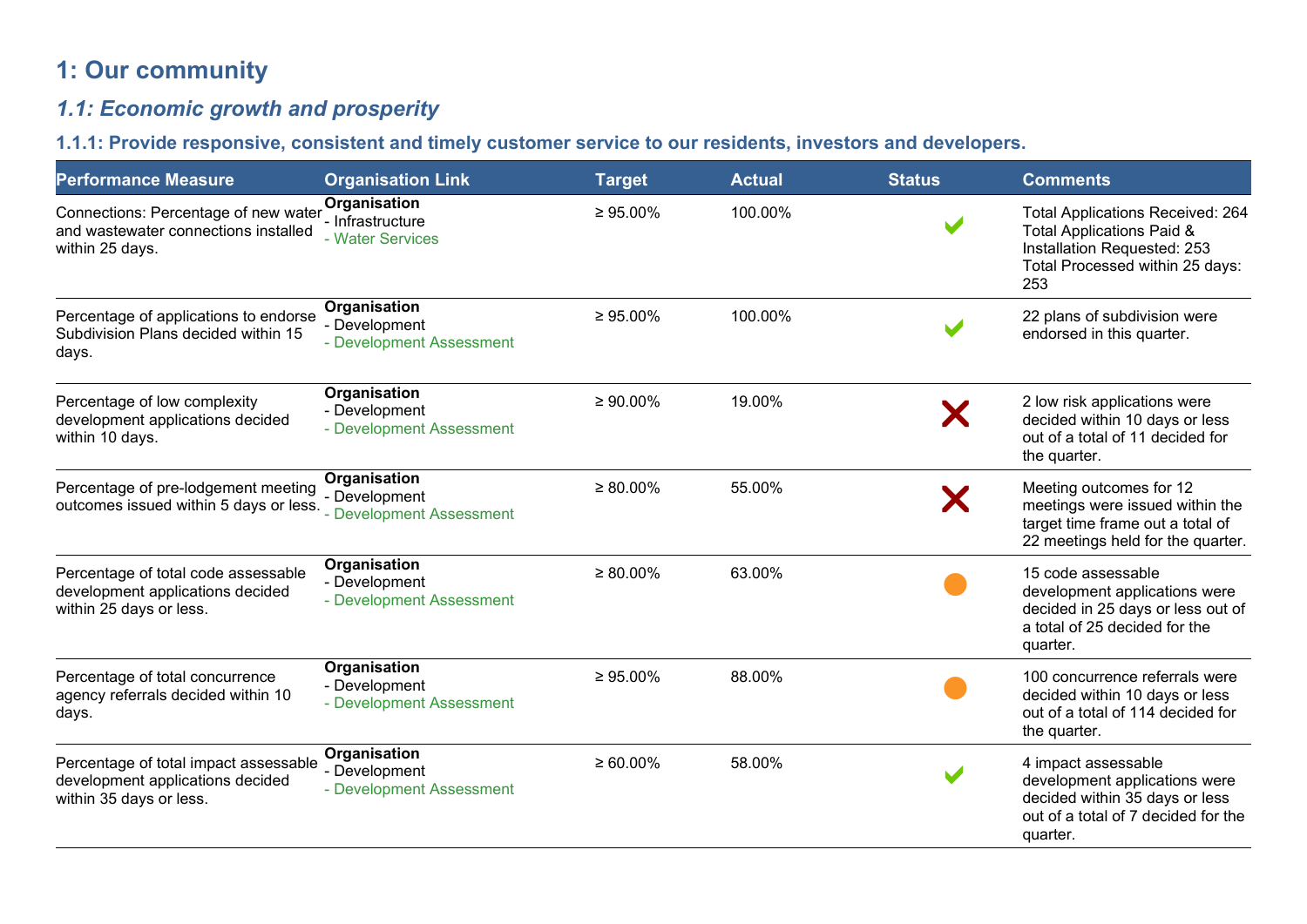| <b>Performance Measure</b>                                                                           | <b>Organisation Link</b>                                  | Target         | <b>Actual</b> | <b>Status</b> | <b>Comments</b>                                                                                                                                               |
|------------------------------------------------------------------------------------------------------|-----------------------------------------------------------|----------------|---------------|---------------|---------------------------------------------------------------------------------------------------------------------------------------------------------------|
| Percentage planning and building<br>searches are issued within statutory<br>and corporate timelines. | Organisation<br>- Development<br>- Development Assessment | $\geq 95.00\%$ | 100.00%       |               | 7 planning certificates and 396<br>building compliance searches<br>were issued for the quarter.                                                               |
| Plumbing Services: Percentage of<br>approvals decided within 10 days.                                | Organisation<br>- Infrastructure<br>- Water Services      | $\geq 95.00\%$ | 99.00%        |               | 309 applications were received<br>in this quarter with 307 being<br>determined and 99% of them<br>were processed for the quarter<br>within the 10 day period. |

# **1.1.4: Promote our region as a preferred investment destination nationally and internationally.**

| <b>Performance Measure</b>                                                                                                                                                                                 | <b>Organisation Link</b>                                                                     | Target           | <b>Actual</b> | <b>Status</b> | <b>Comments</b>                                                                                                                                                                                                                                                                                                                                                                                |
|------------------------------------------------------------------------------------------------------------------------------------------------------------------------------------------------------------|----------------------------------------------------------------------------------------------|------------------|---------------|---------------|------------------------------------------------------------------------------------------------------------------------------------------------------------------------------------------------------------------------------------------------------------------------------------------------------------------------------------------------------------------------------------------------|
| Holiday Parks: Percentage Holiday<br>Park accommodation is occupied.                                                                                                                                       | Organisation<br>- Community & Environment<br>- Community Services<br>- Facilities Management | Trend            | 52.89%        |               | Elliott Heads Holiday Park 60.62%<br><b>Burnett Heads Holiday Park</b><br>61.15%<br>Miara Holiday Park 32.94%<br>Moore Park Beach Holiday Park<br>56.88%                                                                                                                                                                                                                                       |
| Number of passengers processed<br>through Bundaberg Regional Airport<br>terminal.                                                                                                                          | Organisation<br>- Community & Environment<br>- Bundaberg Airport                             | $\geq 30,000.00$ | 16,243.00     |               | The number of passengers<br>processed through the terminal<br>has continued to recover, growing<br>by 33% compared to the previous<br>quarter, but still reached only half<br>the volume of the same quarter<br>last year. The number of<br>passengers in March was the<br>highest seen during the last 12<br>months and leads us to expect<br>further progress during 2020/2021<br>Quarter 4. |
| Percentage of the total Accounts<br>Payable suppliers spend (excluding<br>Corporate Purchase Cards) with local<br>business categories A, B and C, as<br>defined in the Procurement and<br>Contract Manual. | Organisation<br>- Organisational Services<br><b>Strategic Procurement &amp; Supply</b>       | $= 60.00\%$      | 47.42%        |               | Quarter 3 year to date average<br>was 47.42%. Total supplier<br>payments were less<br>(approximately 16% less) in this<br>quarter, notably in January.<br>Payments for large projects                                                                                                                                                                                                          |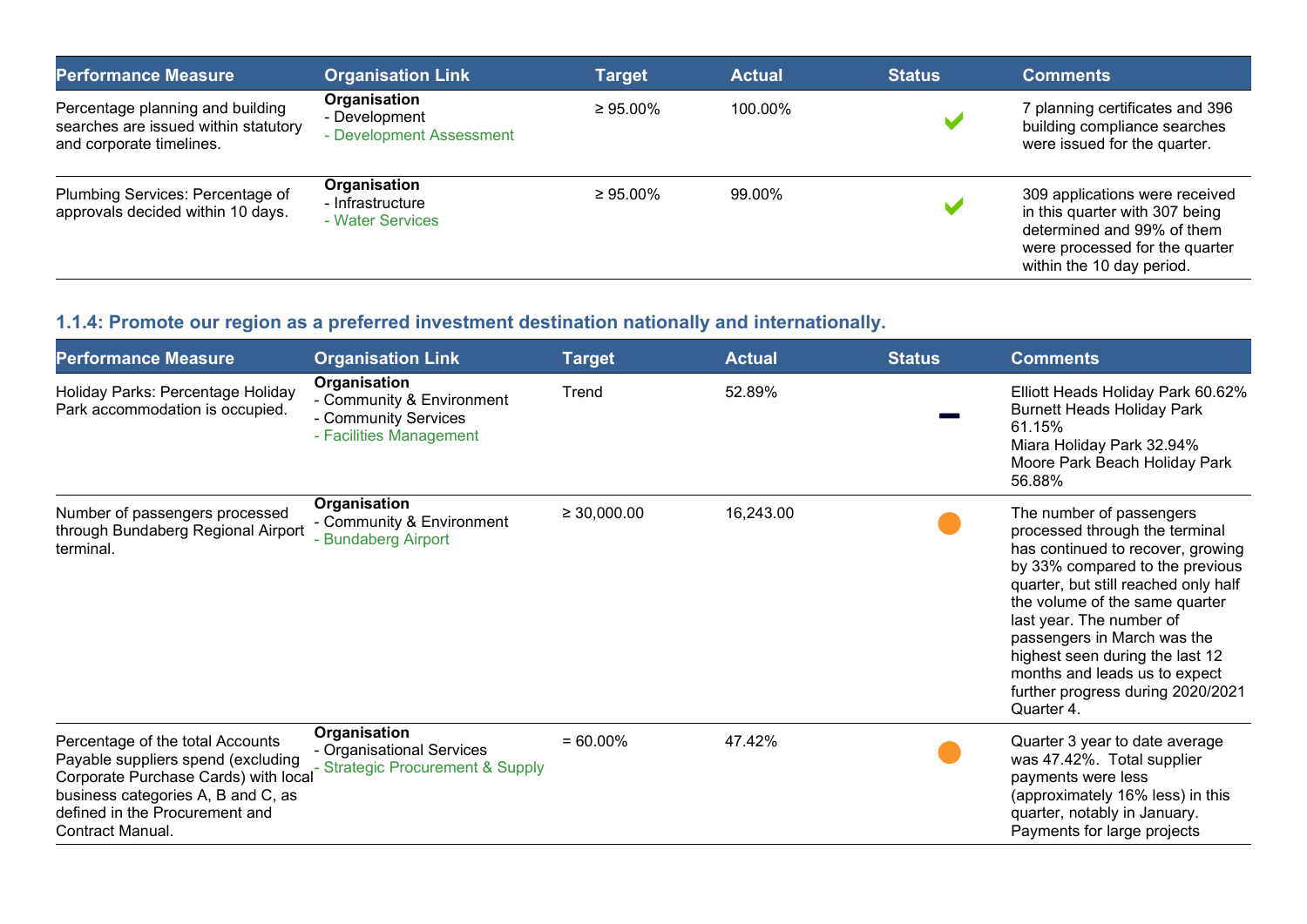| <b>Performance Measure</b> | <b>Organisation Link</b> | <b>Target</b> | Actual | <b>Status</b> | Comments                                         |
|----------------------------|--------------------------|---------------|--------|---------------|--------------------------------------------------|
|                            |                          |               |        |               | continue to impact the progress of<br>this goal. |

## *1.2: Safe, active, vibrant and inclusive community*

**1.2.1: Provide facilities, parks, open spaces, services, and programs that promote and support our community's safety and physical well-being.**

| <b>Performance Measure</b>                                                                               | <b>Organisation Link</b>                                                                                  | Target        | <b>Actual</b> | <b>Status</b> | <b>Comments</b>                                                                                                                                                                                                                                           |
|----------------------------------------------------------------------------------------------------------|-----------------------------------------------------------------------------------------------------------|---------------|---------------|---------------|-----------------------------------------------------------------------------------------------------------------------------------------------------------------------------------------------------------------------------------------------------------|
| Number of physical activity and<br>preventative health initiatives<br>promoted and supported by Council. | Organisation<br>- Community & Environment<br>- Parks, Sport & Natural Environment<br>- Sport & Recreation | $\geq 25.00$  | 20.00         |               | Impacted by COVID-19. Information<br>sharing - Easing of restrictions/Be<br>Active Be Alive Program, Move It<br>Expo, Sporting Clubs - Winter<br>competitions.                                                                                            |
| Percentage of agreed service levels<br>have been met.                                                    | Organisation<br>- Community & Environment<br>- Parks, Sport & Natural Environment<br>- Parks & Gardens    | $\geq$ 85.00% | 90.00%        |               | Service standards have generally<br>been met and are actually higher<br>than the recorded value. There<br>have been several parks that were<br>mowed by a Contractor and not<br>recorded on the mobility software<br>that tracks and reports on services. |

## **1.2.2: Manage our road landscapes, urban areas and recreational environments to support our community's lifestyle and to enhance the identity, special character and heritage of our region.**

| <b>Performance Measure</b>                                                              | <b>Organisation Link</b>         | Target | <b>Actual</b> | <b>Status</b> | Comments                                                    |
|-----------------------------------------------------------------------------------------|----------------------------------|--------|---------------|---------------|-------------------------------------------------------------|
| Development approvals are audited for <b>Organisation</b><br>Levelopment<br>compliance. | - Development Strategic Planning | Yes/No | Yes           |               | 2 development approvals were<br>audited during the quarter. |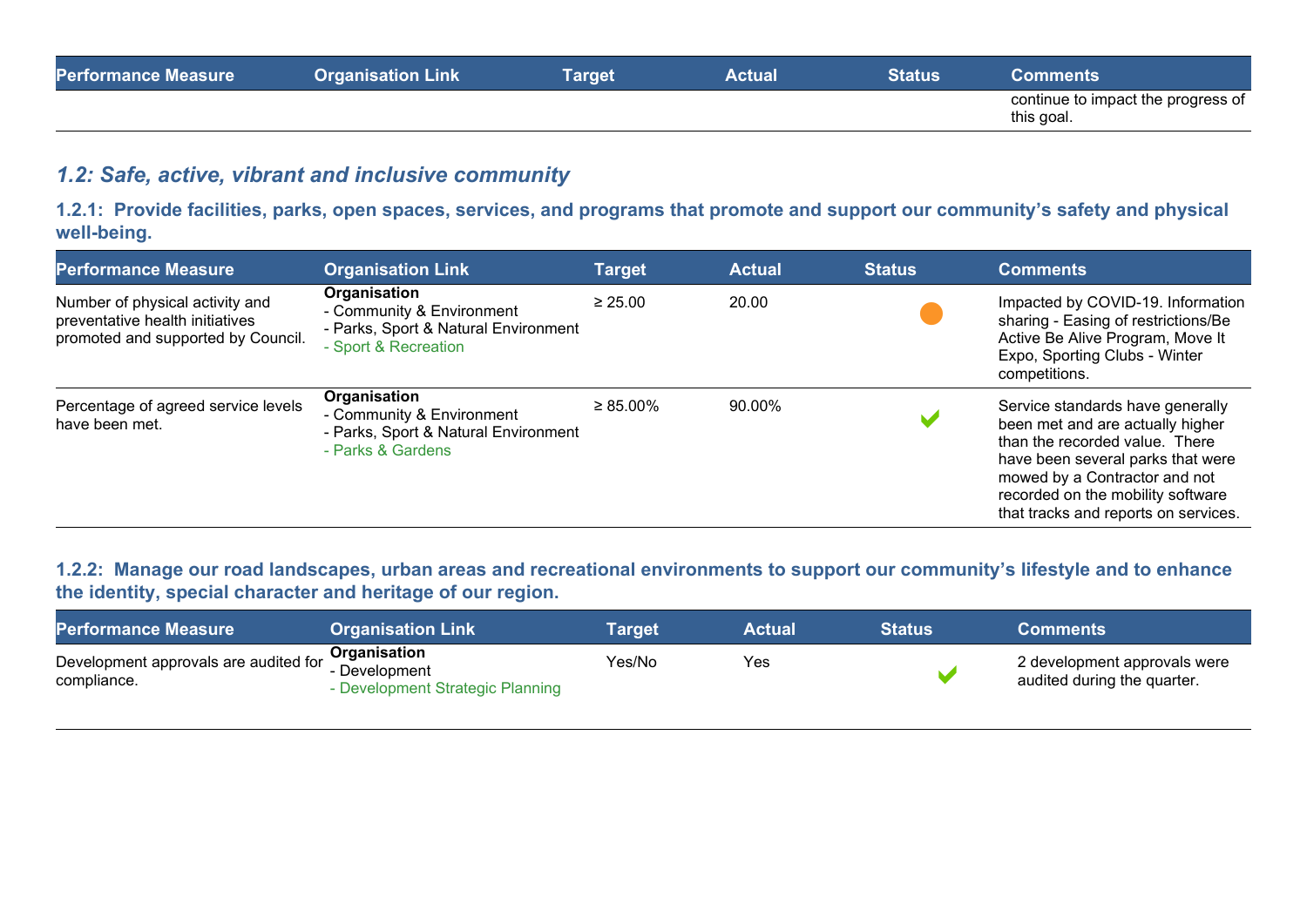## **1.2.3: Support and facilitate community programs, networks, projects and events that promote social connectedness; and active and healthy community life.**

| <b>Performance Measure</b>                                                                                                                                                                                 | <b>Organisation Link</b>                                                                                            | <b>Target</b>  | <b>Actual</b> | <b>Status</b> | <b>Comments</b>                                                                                                                         |
|------------------------------------------------------------------------------------------------------------------------------------------------------------------------------------------------------------|---------------------------------------------------------------------------------------------------------------------|----------------|---------------|---------------|-----------------------------------------------------------------------------------------------------------------------------------------|
| Access to Services - Commonwealth Home<br>Support Programme & Queensland Community<br>Care (State and Federal funded): Number of<br>service users with improved ability to access<br>appropriate services. | Organisation<br>- Community & Environment<br>- Community Services<br>- Community Care                               | $\geq 50.00$   | 584.00        |               | Slight increase to service<br>provisions.                                                                                               |
| <b>Community Support Services Commonwealth</b><br>Home Support Programme & Queensland<br>Community Care (State & Federal Funded):<br>Number of service users who received a service.                       | Organisation<br>- Community & Environment<br>- Community Services<br>- Community Care                               | Trend          | 584.00        |               | Services remain consistent.                                                                                                             |
| Funded Programs (State & Federal): Percentage<br>programs and services are demonstrating<br>compliance with standards and meeting funding<br>targets.                                                      | Organisation<br>- Community & Environment<br>- Community Services<br>- Community Care                               | $\geq 98.00\%$ | 98.00%        |               | Meeting funding obligations and<br>outputs.                                                                                             |
| Local Law, Animal Management - number of<br>community education programs<br>delivered/attended.                                                                                                            | <b>Organisation</b><br>- Community & Environment<br>- Health & Regulatory Services                                  | $\geq 10.00$   | 0.00          |               | PetPep school based community<br>education program impacted by<br>COVID-19 and will be<br>reconsidered in the coming<br>financial year. |
| Number of community development partnerships,<br>projects and initiatives promoted and supported<br>by Council.                                                                                            | Organisation<br>- Community & Environment<br>- Community Services<br>- Community Development                        | Trend          | 20.00         |               | Due to staff holidays and COVID-<br>19 restrictions, projects are limited<br>in number.                                                 |
| Number of community grants provided.                                                                                                                                                                       | <b>Organisation</b><br>- Community & Environment<br>- Community Services<br>- Community Development                 | Trend          | 6.00          |               | - Community Services Grant:<br>February Round 9 approved<br>- Micro Grant: January - 0,<br>February - 3, March - 3.                     |
| Number of financial assistance<br>requests/applications supported<br>(individuals/sporting organisations/events).                                                                                          | <b>Organisation</b><br>- Community & Environment<br>- Parks, Sport & Natural<br>Environment<br>- Sport & Recreation | Trend          | 4.00          |               | Limited funding/support requests<br>due to COVID-19.                                                                                    |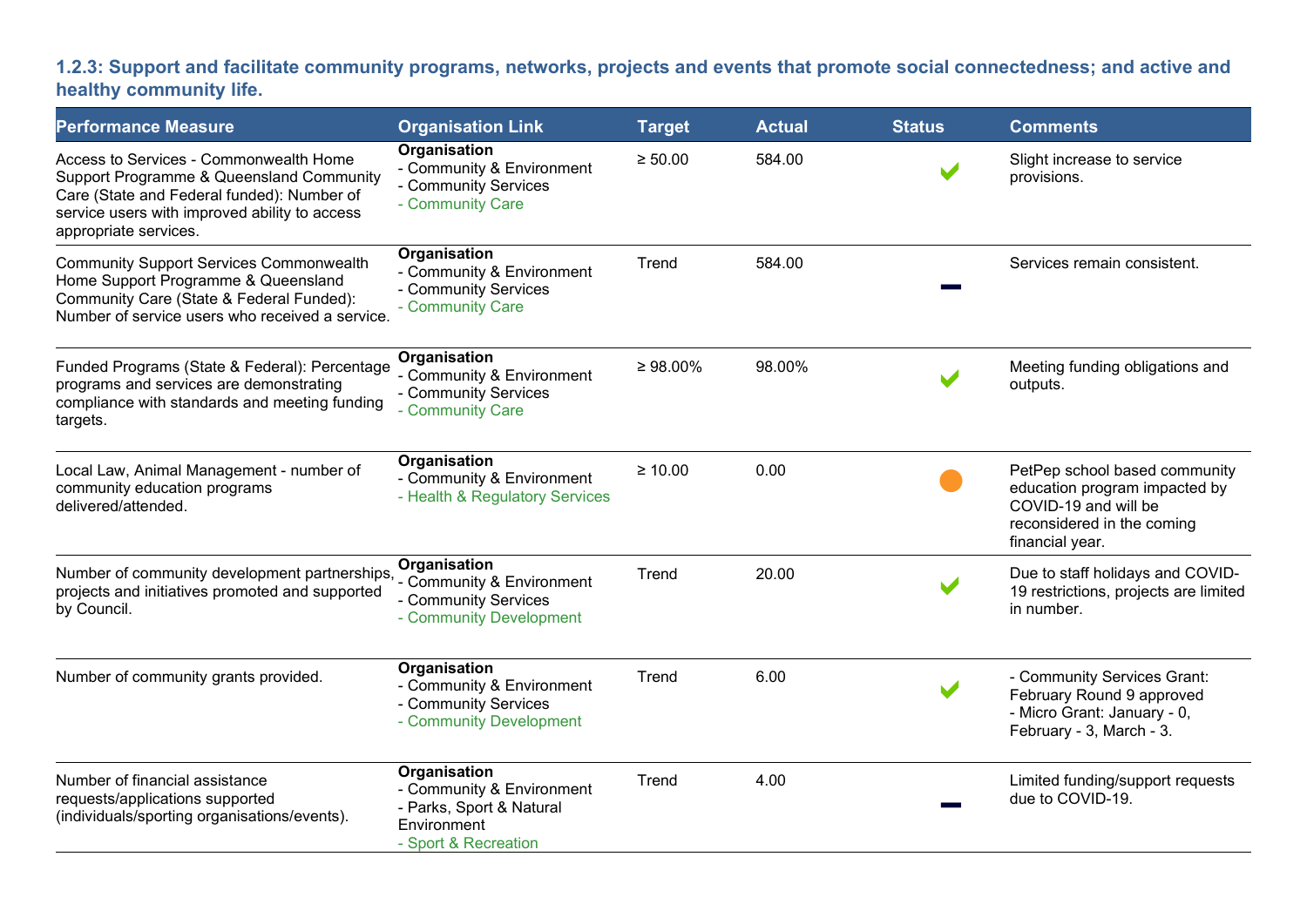| <b>Performance Measure</b>                                                                                                                                                                 | <b>Organisation Link</b>                                                                     | <b>Target</b> | <b>Actual</b> | <b>Status</b>        | <b>Comments</b>                                                                               |
|--------------------------------------------------------------------------------------------------------------------------------------------------------------------------------------------|----------------------------------------------------------------------------------------------|---------------|---------------|----------------------|-----------------------------------------------------------------------------------------------|
|                                                                                                                                                                                            |                                                                                              |               |               |                      |                                                                                               |
| Number of occasions that information, advice and<br>referral services were provided.                                                                                                       | Organisation<br>- Community & Environment<br>- Community Services<br>- Neighbourhood Centres | Trend         | 3,318.00      |                      | High utilisation of services.                                                                 |
| Number of service users who received a service.                                                                                                                                            | Organisation<br>- Community & Environment<br>- Community Services<br>- Neighbourhood Centres | Trend         | 3,770.00      |                      | Continue to have high<br>engagement.                                                          |
| Number of service users with improved quality of<br>life.                                                                                                                                  | Organisation<br>- Community & Environment<br>- Community Services<br>- Neighbourhood Centres | Trend         | 3,588.00      |                      | Services maintained.                                                                          |
| Number of services users with improved ability to<br>access appropriate services.                                                                                                          | Organisation<br>- Community & Environment<br>- Community Services<br>- Neighbourhood Centres | Trend         | 3,443.00      |                      | Continue to feel well connected<br>and able to access additional<br>services.                 |
| Quality of Life - Commonwealth Home Support<br>Programme & Queensland Community Care<br>(State and Federal funded): Number of service<br>users with improved quality of life.              | Organisation<br>- Community & Environment<br>- Community Services<br>- Community Care        | $\geq 300.00$ | 584.00        |                      | Significant work has continued to<br>ensure older members of our<br>community stay connected. |
| Social Connectedness - Commonwealth Home<br>Support Programme & Queensland Community<br>Care (State and Federal funded): Number of<br>service users with improved social<br>connectedness. | Organisation<br>- Community & Environment<br>- Community Services<br>- Community Care        | $\geq 150.00$ | 507.00        | $\blacktriangledown$ | Significant work has continued to<br>ensure older members of our<br>community stay connected. |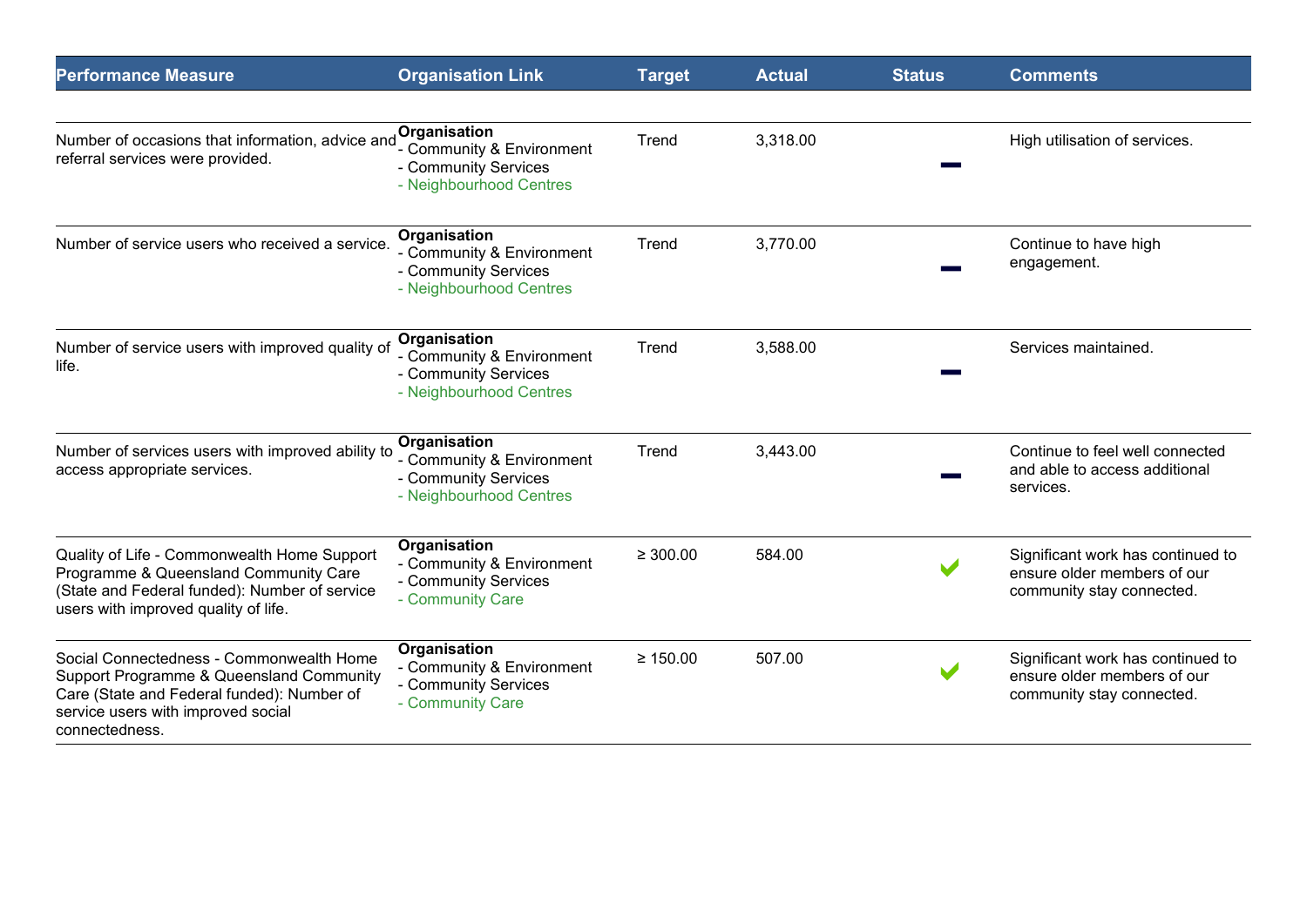#### **1.2.4: Implement disaster prevention strategies and maximise community preparedness for disaster events.**

| <b>Performance Measure</b>                                                                                           | <b>Organisation Link</b> | Target' | <b>Actual</b> | <b>Status</b> | <b>Comments</b>                                              |
|----------------------------------------------------------------------------------------------------------------------|--------------------------|---------|---------------|---------------|--------------------------------------------------------------|
| Number of Local Disaster Management <b>Organisation</b><br>Crown (LDMC) Mestings held<br>Group (LDMG) Meetings held. | - Disaster Management    | 1.00    | 0.00          |               | No meetings of the LDMG have<br>been necessary this quarter. |

## *1.3: An empowered and creative place*

**1.3.1: Provide facilities, spaces, services and activities that promote and support lifelong learning and community engagement with the arts and culture.**

| <b>Performance Measure</b>                                                                      | <b>Organisation Link</b>                                                                                    | <b>Target</b> | <b>Actual</b> | <b>Status</b> | <b>Comments</b>                                                                                                                                                                                                                                                                                                                                                                                                        |
|-------------------------------------------------------------------------------------------------|-------------------------------------------------------------------------------------------------------------|---------------|---------------|---------------|------------------------------------------------------------------------------------------------------------------------------------------------------------------------------------------------------------------------------------------------------------------------------------------------------------------------------------------------------------------------------------------------------------------------|
| Capacity: Days booked as a<br>percentage of total days available.                               | Organisation<br>- Community & Environment<br>- Arts & Cultural Services<br>- Moncrieff Entertainment Centre | Trend         | 82.00         |               | Of the 86 days available from 4<br>January 2021 to 31 March 2021,<br>39 days were booked. Capacity<br>was: January - 100%, February -<br>70%, March - 75%.                                                                                                                                                                                                                                                             |
| Number of community groups using Community & Environment<br>the Moncrieff Entertainment Centre. | Organisation<br>- Arts & Cultural Services<br>- Moncrieff Entertainment Centre                              | Trend         | 10.00         |               | Groups included summer school<br>workshops for circus, puppet and<br>comedy skills, the Bundaberg<br>Players 'Mamma Mia' the<br>Musical performance, Anna Yen<br><b>Residency &amp; Community</b><br>Workshops, curated community<br>devised performance with<br>performer groups of The Red<br>Thread for Chinese New Year<br>and piano workshops and recital<br>of Local Community Pianists<br>lead by Alex Raineri. |
| Number of participants in our<br>community programs.                                            | Organisation<br>- Community & Environment<br>- Library Services                                             | ≥ 1,800.00    | 1,074.00      |               | Library program capacity has<br>been reduced to meet social<br>distancing requirements.<br>Programs delivered have been<br>well attended.                                                                                                                                                                                                                                                                              |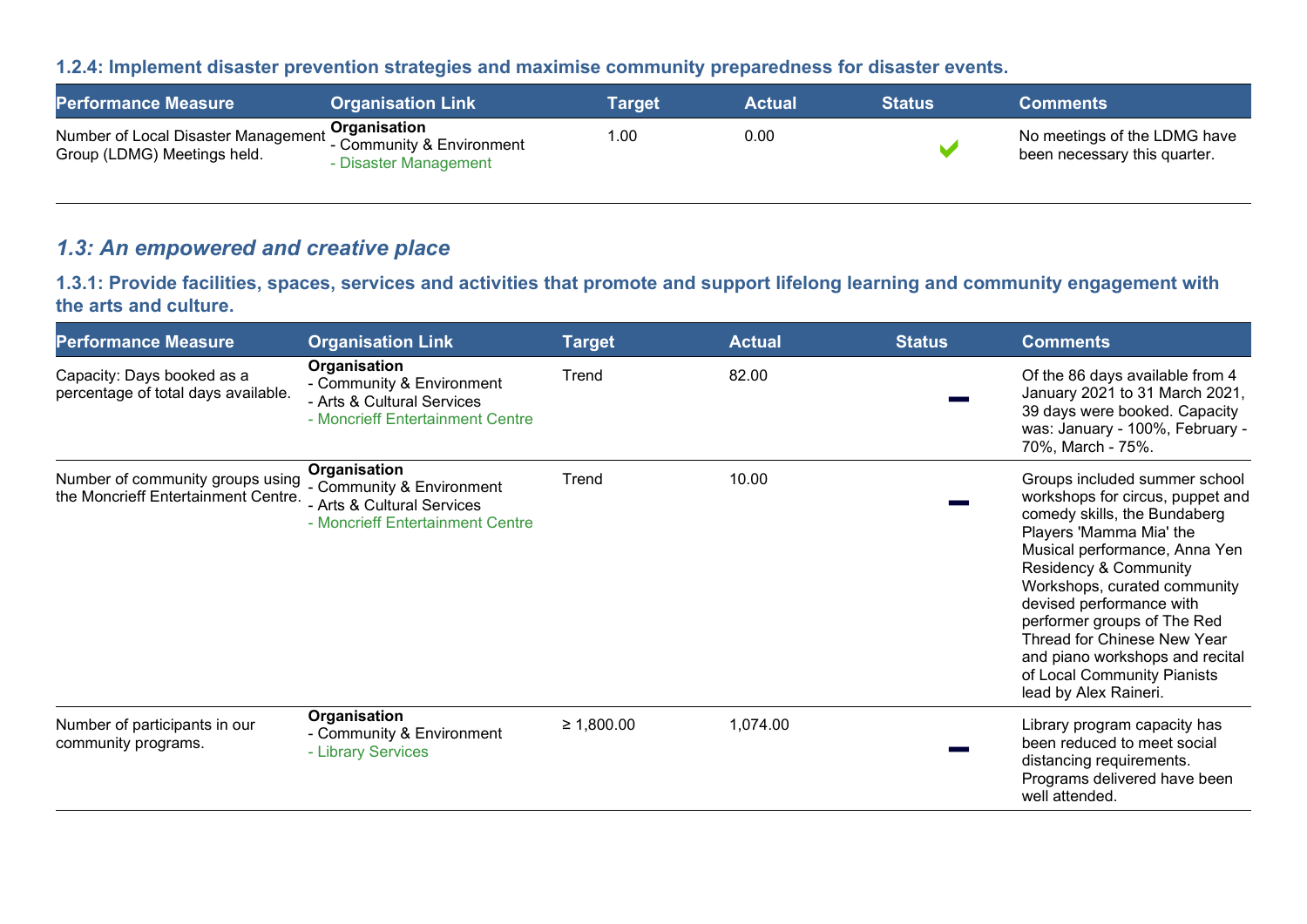| <b>Performance Measure</b>                                               | <b>Organisation Link</b>                                                                                    | <b>Target</b>   | <b>Actual</b> | <b>Status</b> | <b>Comments</b>                                                                                                                                                                                                              |
|--------------------------------------------------------------------------|-------------------------------------------------------------------------------------------------------------|-----------------|---------------|---------------|------------------------------------------------------------------------------------------------------------------------------------------------------------------------------------------------------------------------------|
| Number of patrons using our<br>libraries.                                | Organisation<br>- Community & Environment<br>- Library Services                                             | ≥ 65,000.00     | 43,750.00     |               | COVID-19 has impacted visitor<br>numbers to Bundaberg Regional<br>Libraries.                                                                                                                                                 |
| Number of patrons visiting the<br><b>Moncrieff Entertainment Centre.</b> | Organisation<br>- Community & Environment<br>- Arts & Cultural Services<br>- Moncrieff Entertainment Centre | $\geq 8,000.00$ | 10,169.00     |               | In total this quarter, there were<br>10 film events and 24 live events<br>with Mamma Mia (6 shows),<br>Bluey (3 shows), Puffin & Bee<br>Story (2 shows each).                                                                |
| Number of visitors to BRAG and<br>ChArts.                                | Organisation<br>- Community & Environment<br>- Arts & Cultural Services<br>- Galleries - BRAG & ChArts      | Trend           | 6,639.00      |               | <b>Bundaberg Regional Art Gallery</b><br>(BRAG) Totals: 3880<br>Childers Arts Space (CHARTS)<br><b>Totals: 2759</b>                                                                                                          |
| Occupancy: Seats booked as a<br>percentage of total seats available.     | Organisation<br>- Community & Environment<br>- Arts & Cultural Services<br>- Moncrieff Entertainment Centre | Trend           | 33.00         |               | Occupancy for this quarter was<br>higher due to local theatre<br>company Bundaberg Players<br>performing Mamma Mia. This<br>brought the booked seats<br>occupancy to 48% in January,<br>28% in February and 23% in<br>March. |

# **1.3.2: Provide leadership in creative innovation, opportunities for learning and social and cultural development.**

| <b>Performance Measure</b>                                                         | <b>Organisation Link</b>                                                                                    | <b>Target</b> | <b>Actual</b> | <b>Status</b> | <b>Comments</b>                                                                                                                                                                                       |
|------------------------------------------------------------------------------------|-------------------------------------------------------------------------------------------------------------|---------------|---------------|---------------|-------------------------------------------------------------------------------------------------------------------------------------------------------------------------------------------------------|
| Number of participants in our Digital<br>Literacy programs.                        | Organisation<br>- Community & Environment<br>- Library Services                                             | $\geq 100.00$ | 135.00        |               | Digital Literacy programs have<br>been well attended with particular<br>focus on Smartphone usage. The<br>Coffee & Computers program is<br>continually in high demand.                                |
| Number of performing arts initiatives<br>designed to engage with our<br>community. | Organisation<br>- Community & Environment<br>- Arts & Cultural Services<br>- Moncrieff Entertainment Centre | $\geq 3.00$   | 8.00          |               | Initiatives include summer school<br>workshops for circus, puppet and<br>comedy skills, Mamma Mia the<br>Musical performance, Anna Yen<br><b>Residency and Community</b><br>Workshops - 2 showings of |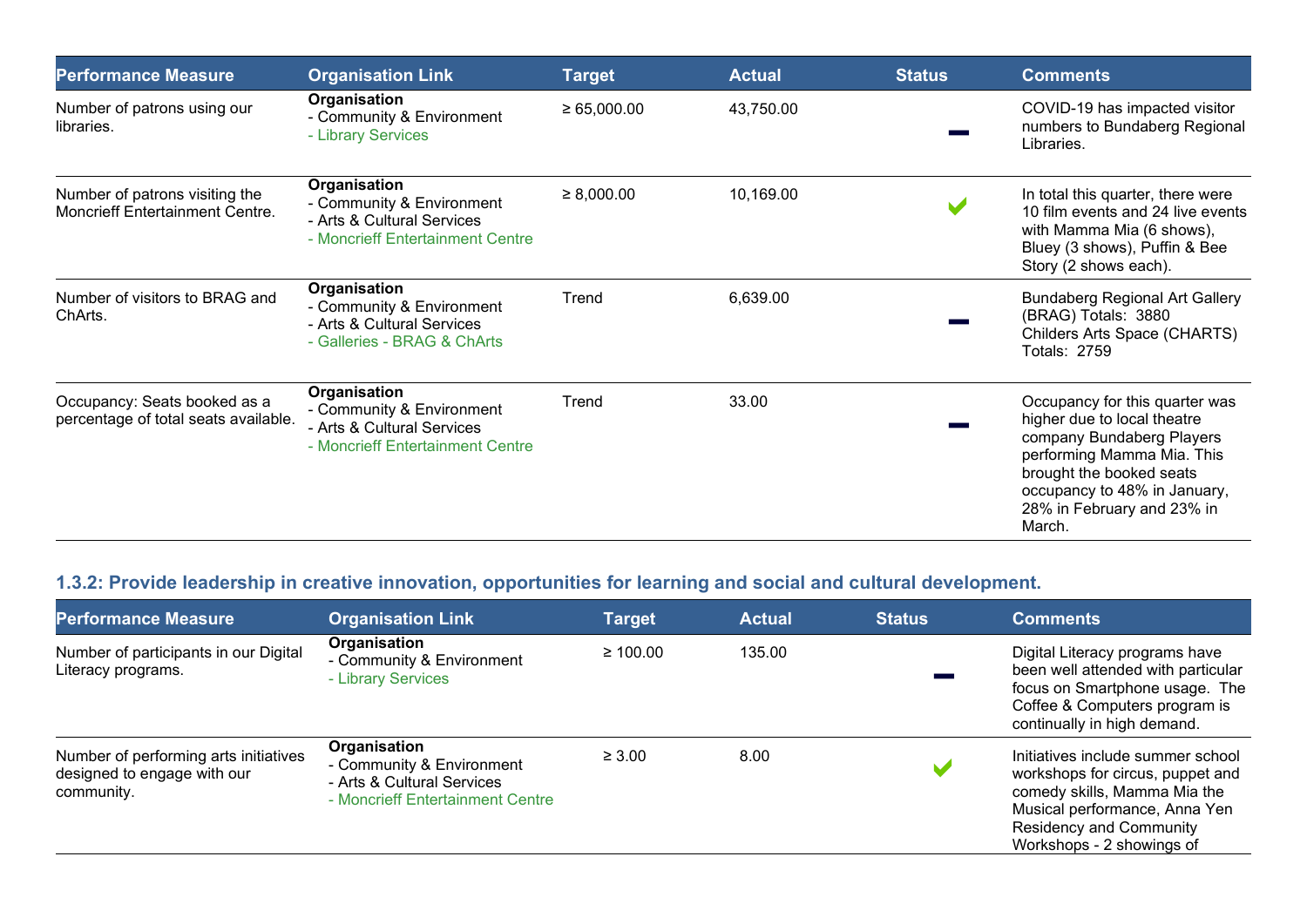| <b>Performance Measure</b>                                                     | <b>Organisation Link</b>                                                                               | <b>Target</b> | <b>Actual</b> | <b>Status</b> | <b>Comments</b>                                                                                                                                                                 |
|--------------------------------------------------------------------------------|--------------------------------------------------------------------------------------------------------|---------------|---------------|---------------|---------------------------------------------------------------------------------------------------------------------------------------------------------------------------------|
|                                                                                |                                                                                                        |               |               |               | curated, community devised<br>performance of The Red Thread<br>for Chinese New Year and piano<br>workshops and recital of<br><b>Community Pianists lead by Alex</b><br>Raineri. |
| Number of visual arts initiatives<br>designed to engage with our<br>community. | Organisation<br>- Community & Environment<br>- Arts & Cultural Services<br>- Galleries - BRAG & ChArts | Trend         | 31.00         |               | Total number of participants 1,192                                                                                                                                              |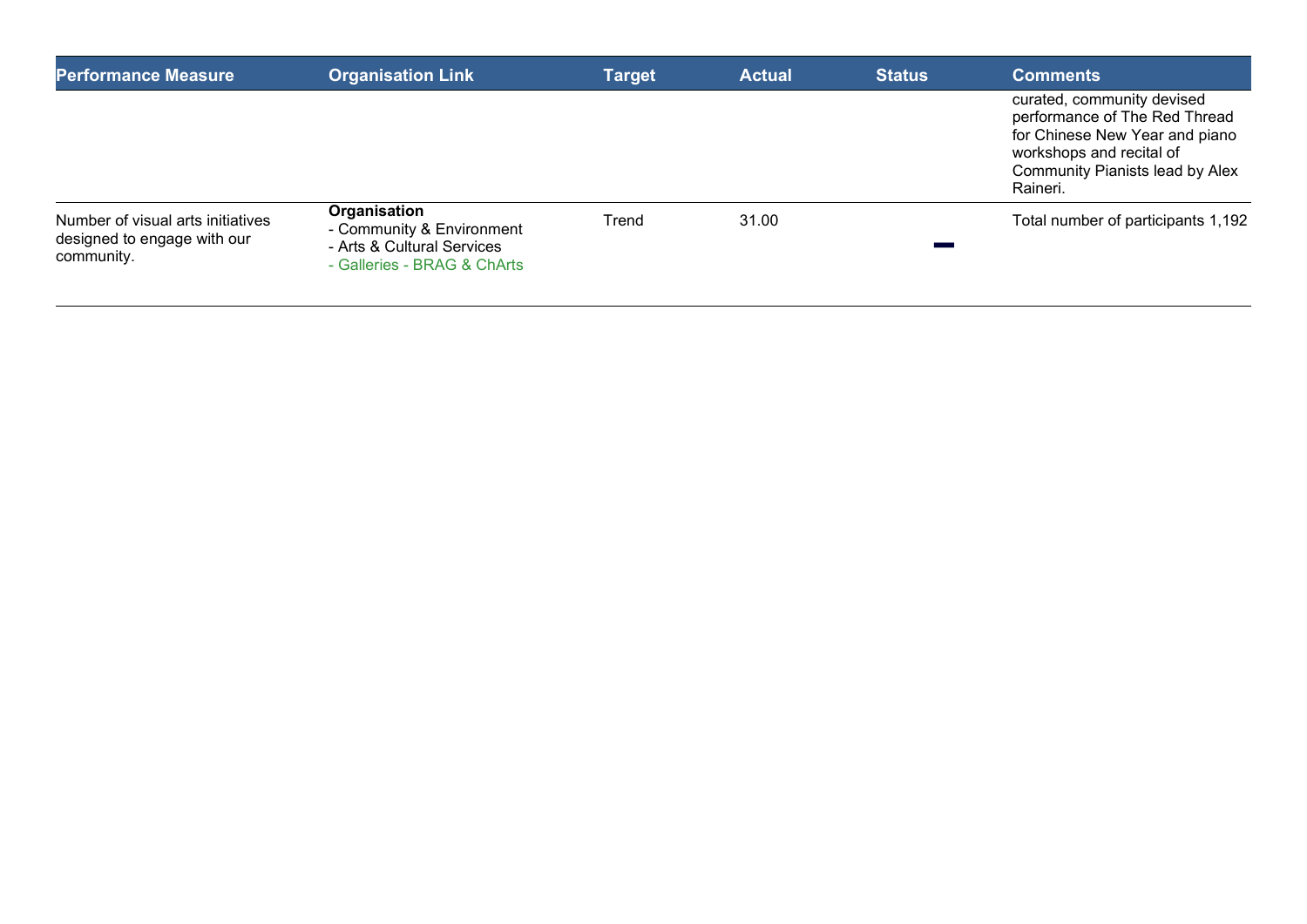# **2: Our environment**

## *2.1: Infrastructure that meets our current and future needs*

**2.1.1: Develop, implement and administer strategies and plans underpinned by the principles of sustainable development.** 

| <b>Performance Measure</b>                                       | <b>Organisation Link</b>                                  | Target       | <b>Actual</b> | <b>Status</b> | <b>Comments</b>                                                                |
|------------------------------------------------------------------|-----------------------------------------------------------|--------------|---------------|---------------|--------------------------------------------------------------------------------|
| Percentage of complaints formally<br>acknowledged within 5 days. | Organisation<br>- Development<br>- Development Compliance | $= 100.00\%$ | 95.00%        |               | 83 out of 89 complaints were<br>acknowledged within 5 days for the<br>quarter. |

#### **2.1.2: Plan and implement councils long-term and annual capital works improvement program that reflects community needs and expectations.**

| <b>Performance Measure</b>                                                                     | <b>Organisation Link</b>                             | <b>Target</b> | <b>Actual</b> | <b>Status</b> | <b>Comments</b>                                                                                                                                                                                     |
|------------------------------------------------------------------------------------------------|------------------------------------------------------|---------------|---------------|---------------|-----------------------------------------------------------------------------------------------------------------------------------------------------------------------------------------------------|
| Delivery of Wastewater Capital Projects<br>Program: Percentage of adopted<br>budget completed. | Organisation<br>- Infrastructure<br>- Water Services | $= 95.00\%$   | 46.00%        |               | Progress has been slower than<br>expected but a number of key<br>projects are about to commence<br>and will improve the delivery<br>target.                                                         |
| Delivery of Water Capital Projects<br>Program: Percentage of adopted<br>budget completed.      | Organisation<br>- Infrastructure<br>- Water Services | $= 95.00\%$   | 72.60%        |               | There have been delays in two<br>water treatment projects,<br>otherwise generally tracking<br>along well. The values include<br>both work in progress and<br>retentions for the completed<br>works. |

#### **2.1.4: Manage and maintain council owned buildings, facilities and assets that support and facilitate social connectedness and community life.**

| <b>Performance Measure</b>                                                                        | <b>Organisation Link</b>                                                              | Target | Actual   | <b>Status</b> | <b>Comments</b>                                                                                                                     |
|---------------------------------------------------------------------------------------------------|---------------------------------------------------------------------------------------|--------|----------|---------------|-------------------------------------------------------------------------------------------------------------------------------------|
| Number of visitors attending events at<br>the Bundaberg Multiplex Sport and<br>Convention Centre. | Organisation<br>- Community & Environment<br>- Tourism & Events<br>- Tourism Services | Trend  | 6,030.00 |               | Figures are taken from hirers at<br>the time of booking. There has<br>been an increase in usage,<br>numbers are similar to previous |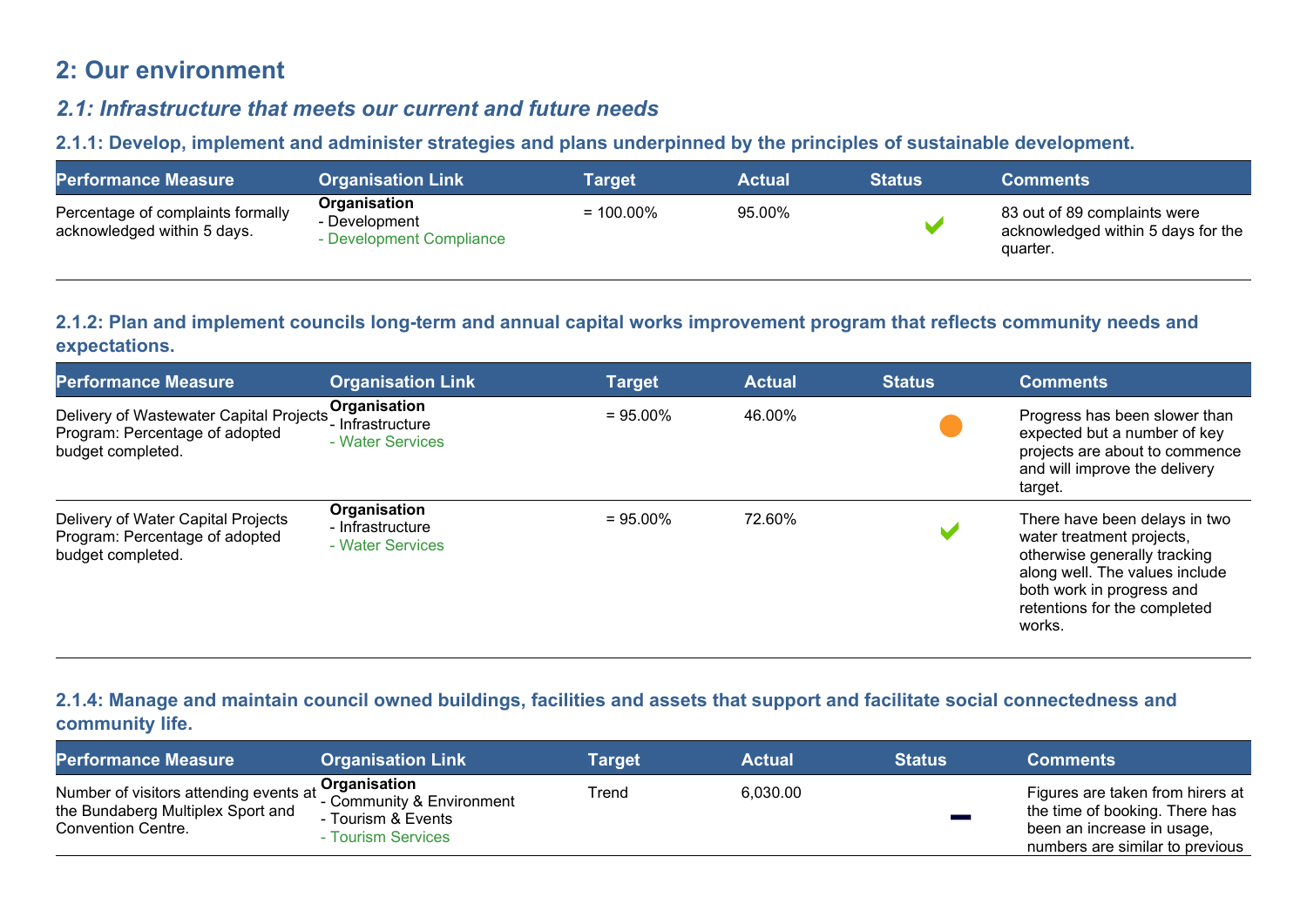| <b>Performance Measure</b>                                                                                             | <b>Organisation Link</b>                                                                     | <b>Target</b> | <b>Actual</b> | <b>Status</b> | <b>Comments</b>                                                                                                                              |
|------------------------------------------------------------------------------------------------------------------------|----------------------------------------------------------------------------------------------|---------------|---------------|---------------|----------------------------------------------------------------------------------------------------------------------------------------------|
|                                                                                                                        |                                                                                              |               |               |               | years, despite ongoing COVID-<br>19 restrictions.                                                                                            |
| Number of visitors to iconic facilities<br>(Hinkler Hall of Aviation and<br>Fairymead House).                          | Organisation<br>- Community & Environment<br>- Tourism & Events<br>- Tourism Services        | > 4,000.00    | 5,998.00      |               | Hinkler Hall of Aviation - 4808,<br>Fairymead House - 1190                                                                                   |
| Percentage usage of halls and<br>community facilities including<br>Coronation Hall, School of Arts and<br>Gin Gin RSL. | Organisation<br>- Community & Environment<br>- Community Services<br>- Facilities Management | Trend         | 33.51%        |               | Coronation Hall 30.02%<br>Gin Gin RSL Hall 36.27%<br>School of Arts 34.25%                                                                   |
| Percentage usage of the Recreational<br>Precinct.                                                                      | Organisation<br>- Community & Environment<br>- Community Services<br>- Facilities Management | Trend         | 38.89%        |               | Usage of the Bundaberg<br><b>Recreational Precinct is</b><br>consistent for the current<br>season despite ongoing COVID-<br>19 restrictions. |

## *2.2: Sustainable and affordable essential services*

**2.2.1: Connect our people, places, businesses and industries by maintaining and improving road transport, pathway and drainage networks.** 

| <b>Performance Measure</b>                                                                                                | <b>Organisation Link</b>                                                            | <b>Target</b>  | <b>Actual</b> | <b>Status</b> | <b>Comments</b>                                                                                                                                                |
|---------------------------------------------------------------------------------------------------------------------------|-------------------------------------------------------------------------------------|----------------|---------------|---------------|----------------------------------------------------------------------------------------------------------------------------------------------------------------|
| Percentage of Road, Drainage and<br>Footpath Customer Requests (CRM<br>Tasks) completed within allocated time<br>periods. | Organisation<br>- Infrastructure<br>- Engineering Services<br>- Corridor Management | $\geq 80.00\%$ | 64.00%        |               | There were 1799 tasks closed<br>during this quarter. Of these, 64%<br>(1151) met service level<br>requirements, with an average<br>processing time of 14 days. |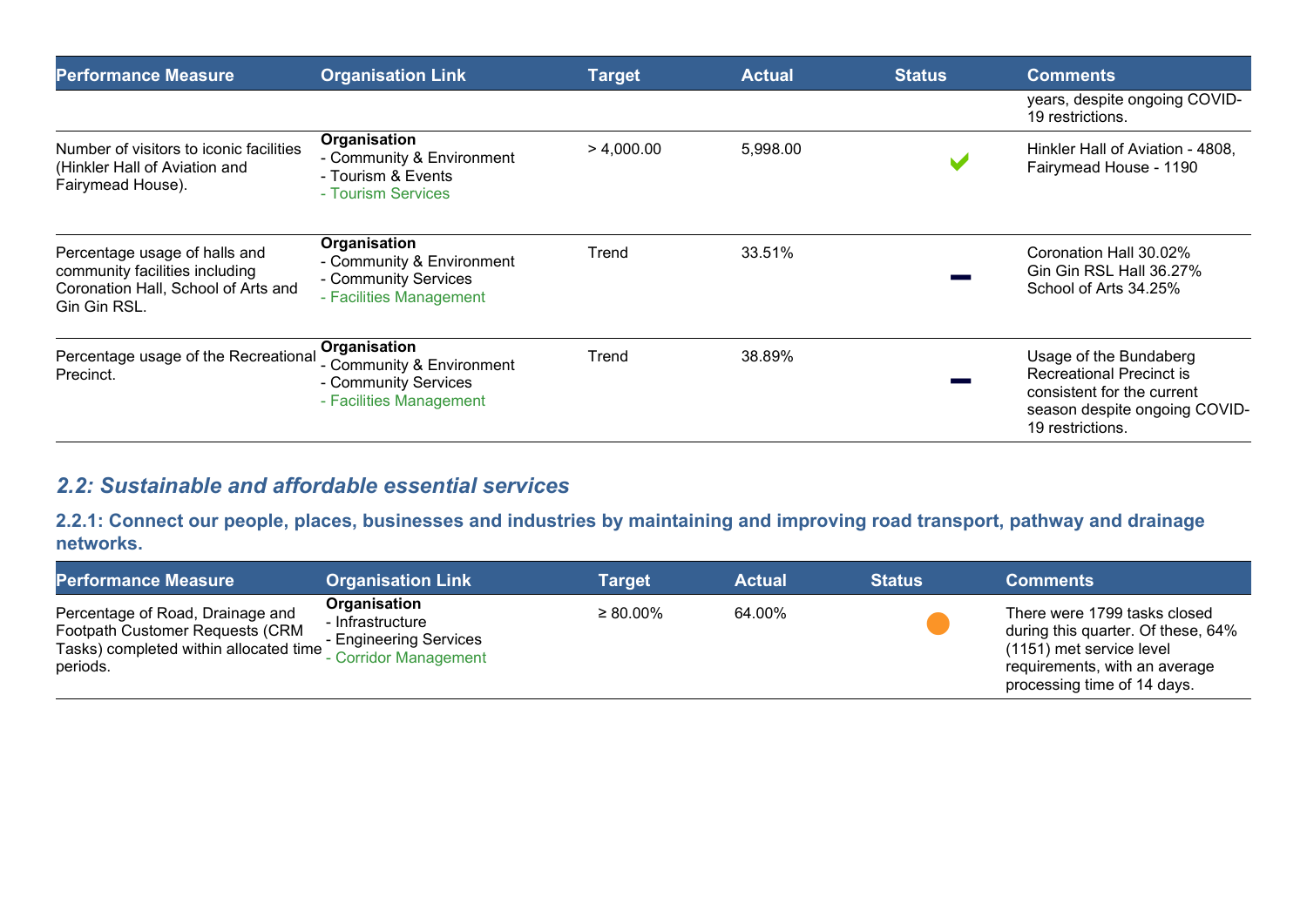### **2.2.2: Supply potable water and wastewater services that ensure the health of our community in accordance with council's service standards.**

| <b>Performance Measure</b>                                                                            | <b>Organisation Link</b>                             | <b>Target</b>  | <b>Actual</b> | <b>Status</b> | <b>Comments</b>                                                                                                                                                                                             |
|-------------------------------------------------------------------------------------------------------|------------------------------------------------------|----------------|---------------|---------------|-------------------------------------------------------------------------------------------------------------------------------------------------------------------------------------------------------------|
| Wastewater odour complaints per<br>1,000 connections.                                                 | Organisation<br>- Infrastructure<br>- Water Services | < 5.00         | 0.34          |               | 9 sewer odour complaints were<br>received for the quarter from a total<br>of 26,768 sewage connections.                                                                                                     |
| Wastewater reliability: Percentage of<br>customers who do not experience<br>interruption.             | Organisation<br>- Infrastructure<br>- Water Services | $\geq 95.00\%$ | 99.70%        |               | 80 sewerage connections<br>experienced a service interruption<br>from a total of 26,768 sewerage<br>connections during the 2020/2021<br>Quarter 3 reporting period.                                         |
| Wastewater reliability: Sewer main<br>breaks and chokes per 100km of<br>mains.                        | Organisation<br>- Infrastructure<br>- Water Services | $\leq 40.00$   | 6.77          |               | 49 sewer main breaks and chokes<br>occurred across the region during<br>this quarter. The total length of the<br>sewer main is 723.5 km.                                                                    |
| Wastewater: Number of reportable<br>incidents.                                                        | Organisation<br>- Infrastructure<br>- Water Services | $\leq 5.00$    | 11.00         |               | A total of 11 wastewater reportable<br>incidents were recorded during this<br>quarter at Thabeban Waste Water<br>Treatment Plant (WWTP), Bargara<br>WWTP, Childers WWTP, Gin Gin<br>WWTP and Millbank WWTP. |
| Water supply quality: Water quality<br>complaints per 1,000 connections.                              | Organisation<br>- Infrastructure<br>- Water Services | $≤ 10.00$      | 0.30          |               | 10 water quality complaints received<br>for this quarter from a total of 32,794<br>water connections relating to taste,<br>odour and discolouration across all<br>Council's water service areas.            |
| Water supply quality: Water quality<br>incidents per 1,000 connections.                               | Organisation<br>- Infrastructure<br>- Water Services | $\leq 5.00$    | 0.06          |               | No new reportable drinking water<br>incidents during this quarter.<br>2 on-going incidents at Gregory<br>River (4 sites) and Lake Monduran<br>(one site).                                                   |
| Water supply reliability: Percentage of<br>customers who do not experience a<br>planned interruption. | Organisation<br>- Infrastructure<br>- Water Services | $\geq 95.00\%$ | 98.08%        |               | 630 water connections experienced<br>a planned service interruption for<br>this quarter from a total of 32,794<br>water connections.                                                                        |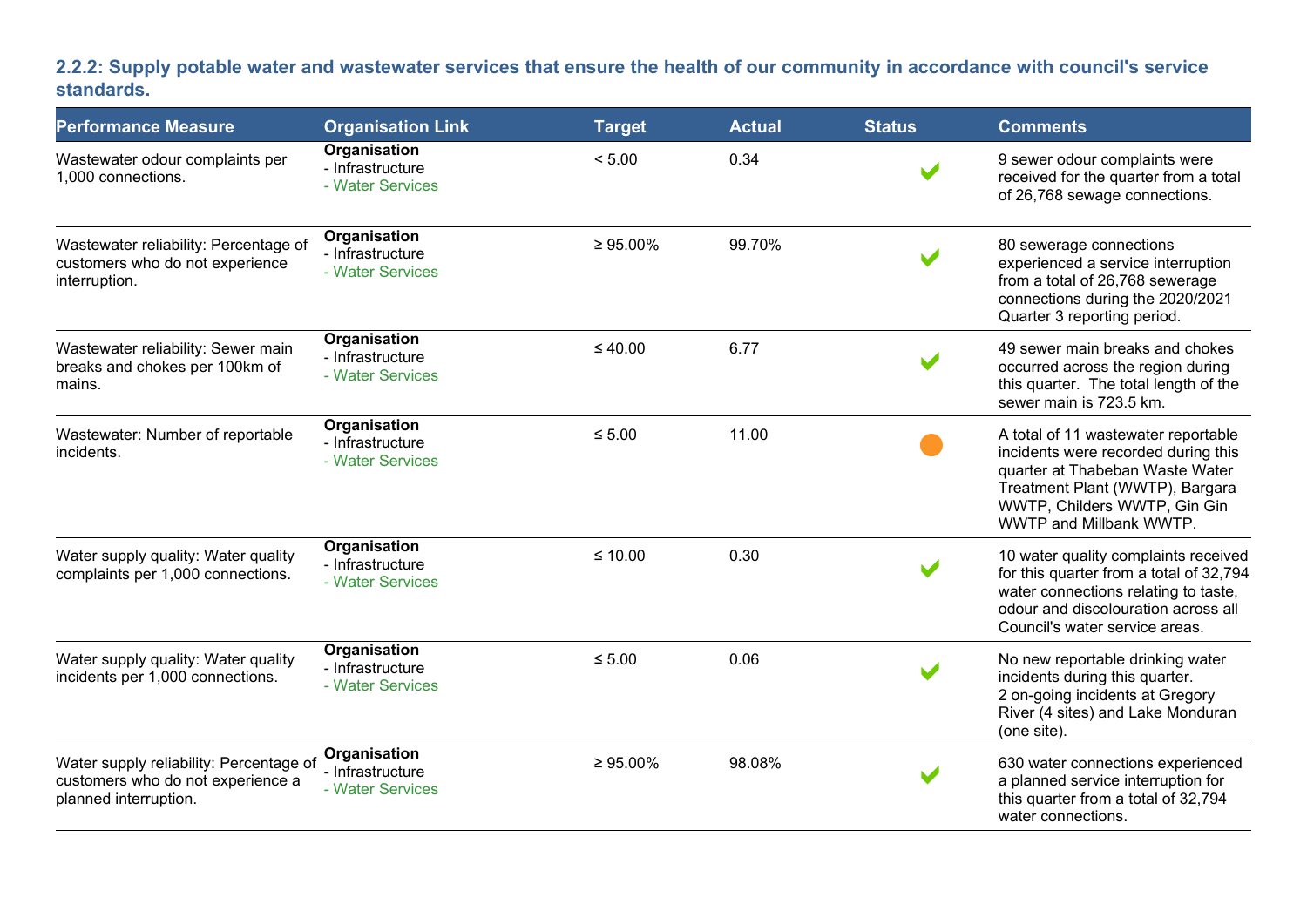| <b>Performance Measure</b>                                                                                                  | <b>Organisation Link</b>                               | Target         | <b>Actual</b> | <b>Status</b> | <b>Comments</b>                                                                                                                                                                                                                                       |
|-----------------------------------------------------------------------------------------------------------------------------|--------------------------------------------------------|----------------|---------------|---------------|-------------------------------------------------------------------------------------------------------------------------------------------------------------------------------------------------------------------------------------------------------|
| Water supply usage: Raw water usage<br>vs allocation. Water usage as a<br>percentage of allocation for Bundaberg<br>Region. | Organisation<br>´ - Infrastructure<br>- Water Services | $\leq 80.00\%$ | 62.00%        |               | Total raw water usage year to date<br>is 10,063ML from a total combined<br>yearly allocation of 16,138ML. The<br>rainfall received during this quarter<br>was slightly above half the rainfall<br>received in the corresponding<br>quarter last year. |

## **2.2.4: Provide effective and efficient fleet and trade services for operations and projects across council.**

| <b>Performance Measure</b>                                                    | <b>Organisation Link</b>                                     | <b>Target</b>  | <b>Actual</b> | <b>Status</b> | <b>Comments</b>                                                                             |
|-------------------------------------------------------------------------------|--------------------------------------------------------------|----------------|---------------|---------------|---------------------------------------------------------------------------------------------|
| Asset Maintenance: Percentage of<br>work tickets completed when<br>scheduled. | Organisation<br>- Infrastructure<br>- Fleet & Trade Services | $\geq 95.00\%$ | 100.00%       |               | On Track - Initiative is proceeding<br>to plan with no indication of future<br>impediments. |
| Percentage of internal client survey<br>results satisfactory or above.        | Organisation<br>- Infrastructure<br>- Fleet & Trade Services | $> 75.00\%$    | 97.75%        |               | On Track - Initiative is proceeding<br>to plan with no indication of future<br>impediments. |
| Percentage of overall plant, vehicle<br>and equipment availability.           | Organisation<br>- Infrastructure<br>- Fleet & Trade Services | $\geq 95.00\%$ | 97.82%        |               | Continue to supply thorough<br>service and maintenance of all<br>plant and equipment.       |

## *2.3: Sustainable built and natural environments*

## **2.3.1: Manage, maintain, rehabilitate and protect our natural resources and regional ecosystems.**

| <b>Performance Measure</b>                                   | <b>Organisation Link</b>                                                                                           | Target        | <b>Actual</b> | <b>Status</b> | <b>Comments</b>                                                                                                                                                                   |
|--------------------------------------------------------------|--------------------------------------------------------------------------------------------------------------------|---------------|---------------|---------------|-----------------------------------------------------------------------------------------------------------------------------------------------------------------------------------|
| Biosecurity Surveillance: Number of<br>properties inspected. | Organisation<br>- Community & Environment<br>- Parks, Sport & Natural Environment<br>- Natural Resource Management | $\geq 325.00$ | 487.00        |               | The number of biosecurity<br>property inspections undertaken<br>includes those where no targeted<br>weeds were identified and re-<br>inspections of properties post<br>treatment. |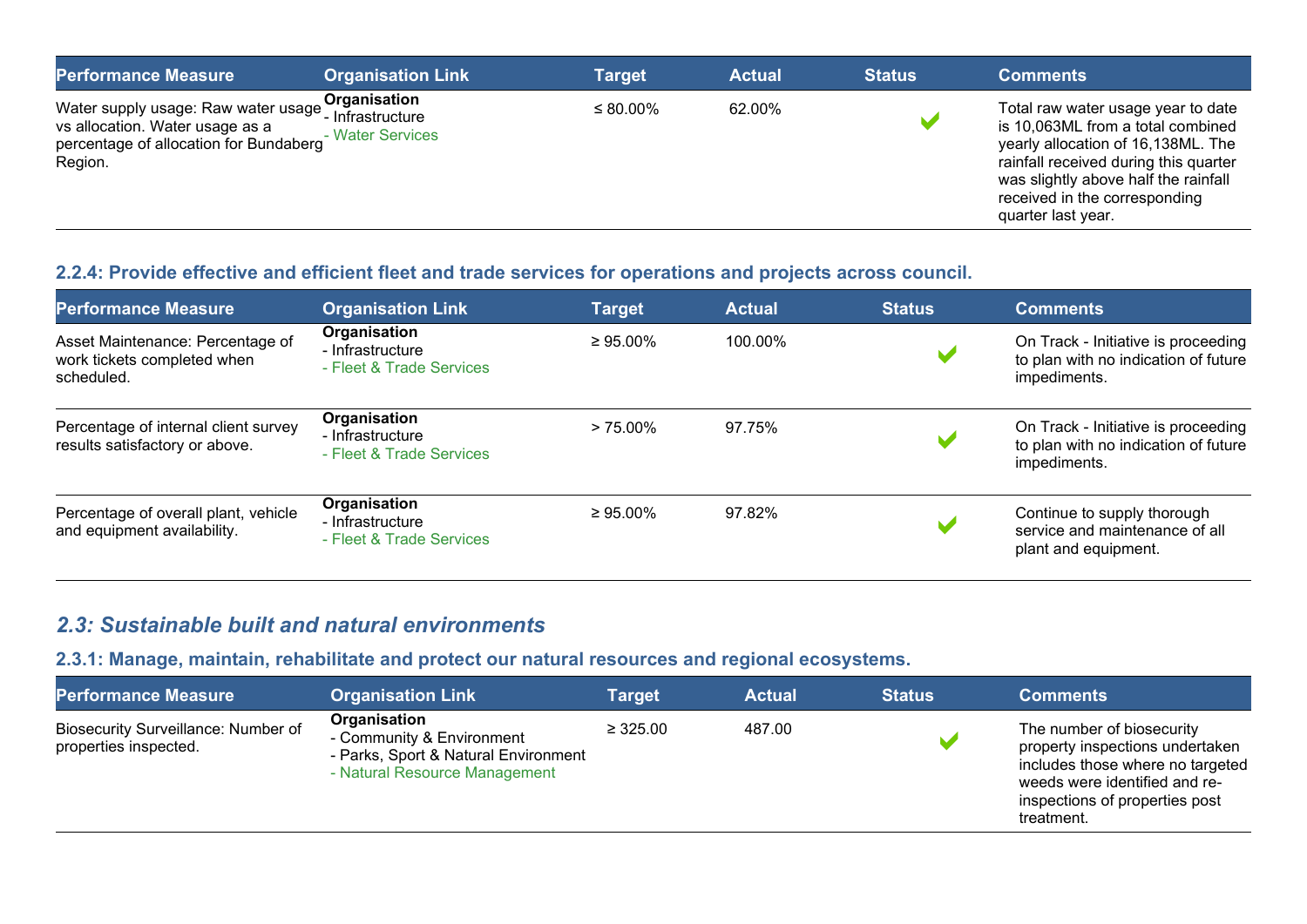**2.3.2: Educate and engage with the community to encourage greater involvement in the protection of the natural environment and the development of land use policy.**

| <b>Performance Measure</b>                                                                    | <b>Organisation Link</b>                                                                                           | <b>Target</b> | <b>Actual</b> | <b>Status</b> | <b>Comments</b>                                                                                                                                                                                                                                                                                                                                                                                                                                                                                    |
|-----------------------------------------------------------------------------------------------|--------------------------------------------------------------------------------------------------------------------|---------------|---------------|---------------|----------------------------------------------------------------------------------------------------------------------------------------------------------------------------------------------------------------------------------------------------------------------------------------------------------------------------------------------------------------------------------------------------------------------------------------------------------------------------------------------------|
| Number of community environmental<br>protection and management activities<br>participated in. | Organisation<br>- Community & Environment<br>- Parks, Sport & Natural Environment<br>- Natural Resource Management | $\geq 6.00$   | 7.00          |               | Natural Areas team facilitated a<br>community dune care activity at<br>Elliott Heads and participated in<br>planning workshop with Friends<br>of Rifle Range Creek. Land<br>Protection ran coordinated dog<br>baiting activity, assisted<br><b>Biosecurity Queensland with</b><br>compliance response, facilitated<br>local Fox Working Group<br>Meeting, assisted Department of<br>Environment and Science with<br>feral pig baiting and supplied<br>biocontrol beetles for Cats Claw<br>Creeper. |
| Number of public awareness, education<br>programs and activities delivered.                   | Organisation<br>- Community & Environment<br>- Parks, Sport & Natural Environment<br>- Natural Resource Management | $\geq 6.00$   | 6.00          |               | Land Protection conducted feral<br>animal trapping workshops for<br>landholders and held a weed<br>education display at Shalom<br>markets.<br>Natural Areas participated in<br>Greenbook Bus Tour of Natural<br>Areas and held a guided nature<br>walk for TAFE students. Zoo<br>undertook a World Frog Day frog<br>exhibit opening with public self<br>initiated activities and hosted the<br>Yarning Circle Zoo Tour for First<br>Nations community elders.                                      |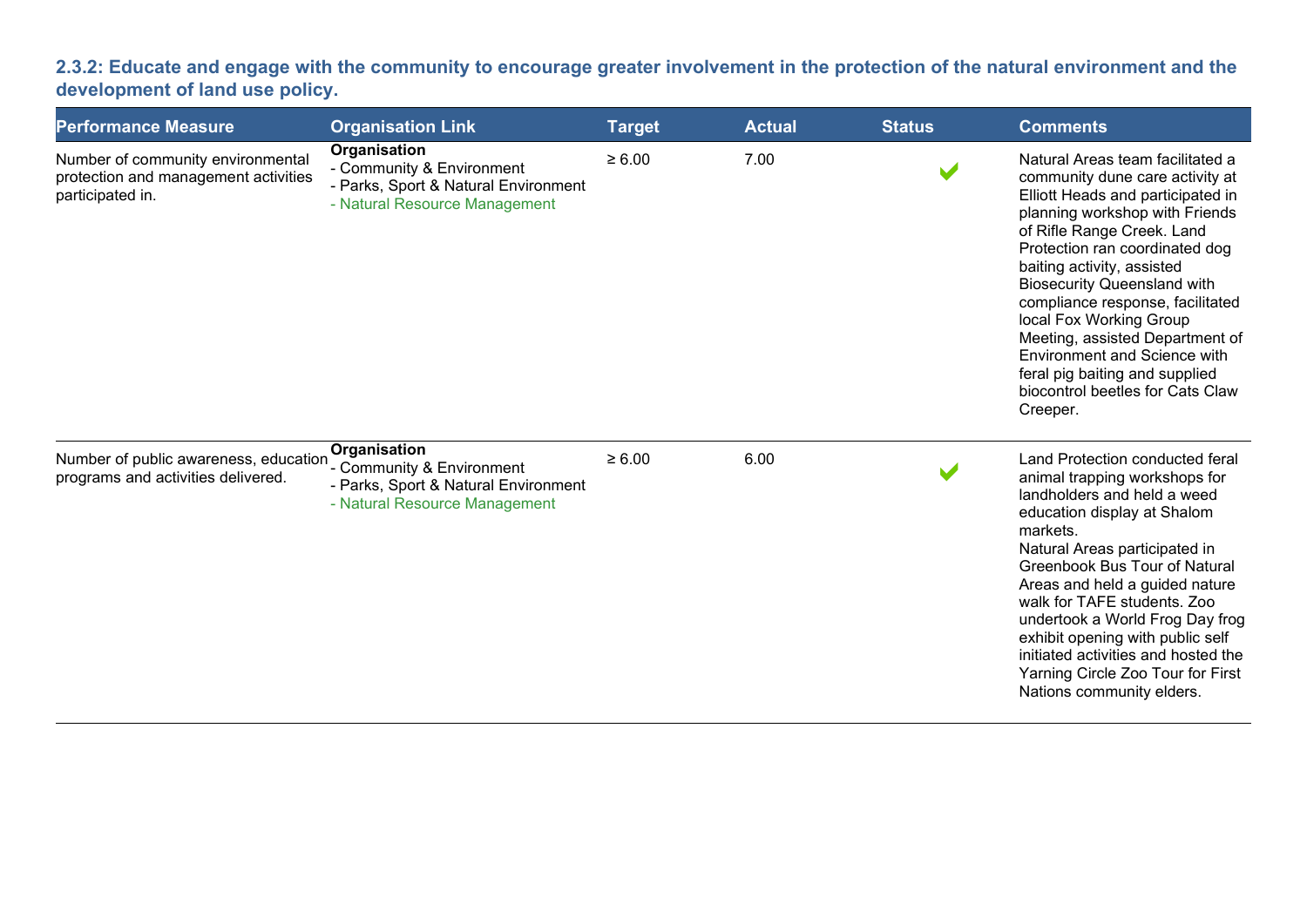## **2.3.3: Review and consistently enforce local laws, the planning scheme, and other associated environment and public health legislation to ensure they meet community standards.**

| <b>Performance Measure</b>                                                                      | <b>Organisation Link</b>                                                    | <b>Target</b>  | <b>Actual</b> | <b>Status</b> | <b>Comments</b>                                                                                                                                         |
|-------------------------------------------------------------------------------------------------|-----------------------------------------------------------------------------|----------------|---------------|---------------|---------------------------------------------------------------------------------------------------------------------------------------------------------|
| Percentage of annual Regulatory<br>Services revenue budget collected<br>across all three areas. | Organisation<br>- Community & Environment<br>- Health & Regulatory Services | $\geq 90.00\%$ | 79.00%        |               | Dog registration expected<br>revenue reduced due to free 6<br>months dog registration (COVID-<br>19 relief package) significantly<br>impacting revenue. |

## **2.3.4: Provide environmental health and community services and programs to support regional wellbeing.**

| <b>Performance Measure</b>                                          | <b>Organisation Link</b>                                                                         | <b>Target</b> | <b>Actual</b>                     | <b>Status</b> | <b>Comments</b>                                                                                                                                                                                                                                                                                                                                  |
|---------------------------------------------------------------------|--------------------------------------------------------------------------------------------------|---------------|-----------------------------------|---------------|--------------------------------------------------------------------------------------------------------------------------------------------------------------------------------------------------------------------------------------------------------------------------------------------------------------------------------------------------|
| Number of community<br>health/education programs<br>delivered.      | Organisation<br>- Community & Environment<br>- Waste Services<br>- Environmental Health Services | $\ge 6.00$    | 1.00                              |               | Council continues to support Queensland Health<br>with distributing COVID-19 information and<br>reporting compliance with industry plans. Food<br>safety courses at community centres remain on<br>hold until further notice. Training was completed<br>on one occasion at a business site for 21 food<br>handlers.                              |
| Number of illegal dumping and<br>littering complaints investigated. | Organisation<br>- Community & Environment<br>- Waste Services<br>- Environmental Health Services | Trend         | 145 customer<br>requests received |               | Continuation of the illegal dumping hotspot and<br>partnerships programs in conjunction with<br>Department of Environment and Science.<br>Increased customer requests likely as a result of<br>public awareness/advertising campaigns<br>(advertising billboards, waste vehicle decals,<br>radio advertising and signage near hotspot<br>areas). |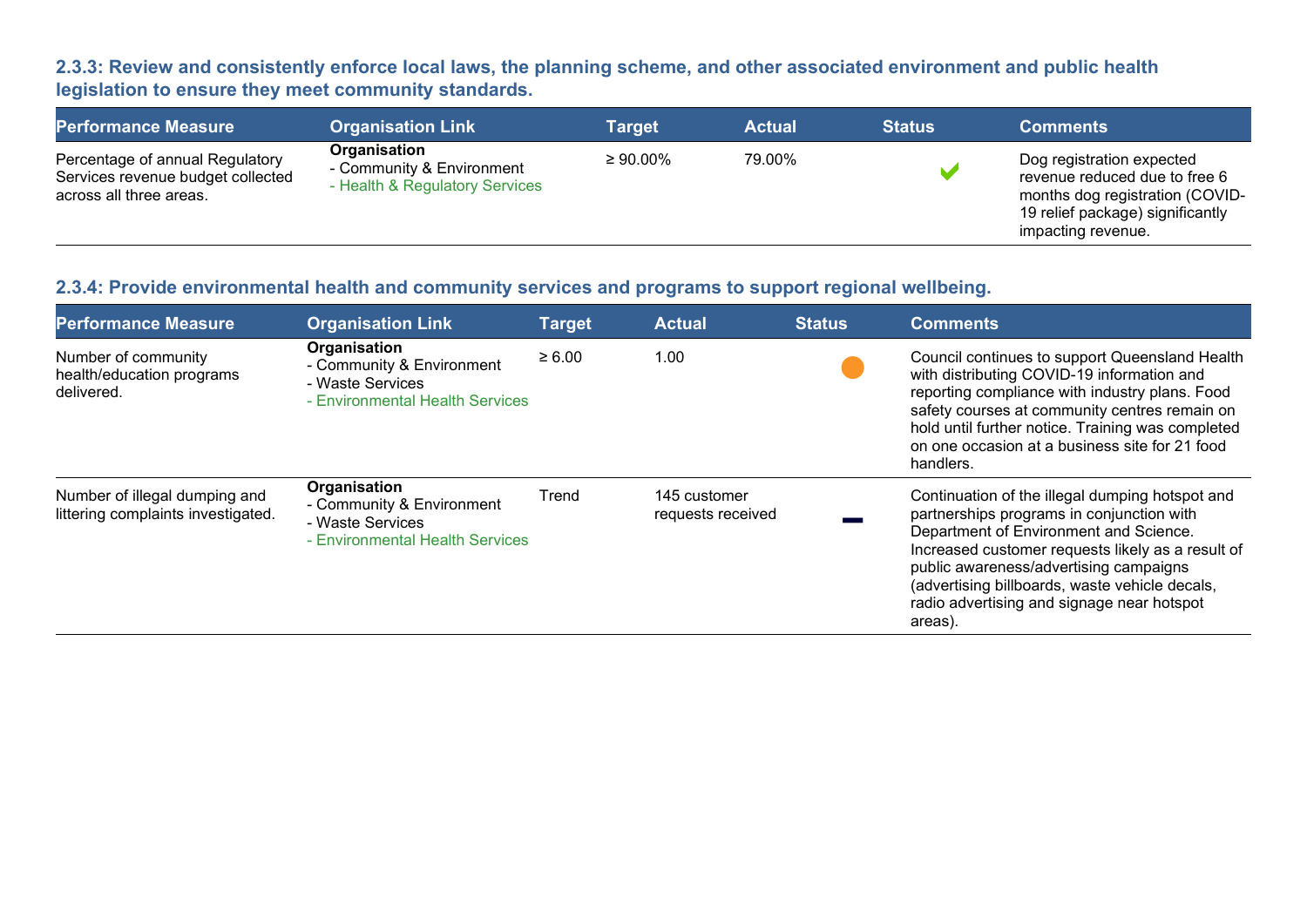# **3: Our people our business**

# *3.1: A sustainable financial position*

## **3.1.2: Apply responsible fiscal principles for sustainable financial management.**

| <b>Performance Measure</b>                                                                                                                                                                                                      | <b>Organisation Link</b>                                                                | <b>Target</b>          | <b>Actual</b>    | <b>Status</b> | <b>Comments</b>                                                                                                                                                            |
|---------------------------------------------------------------------------------------------------------------------------------------------------------------------------------------------------------------------------------|-----------------------------------------------------------------------------------------|------------------------|------------------|---------------|----------------------------------------------------------------------------------------------------------------------------------------------------------------------------|
| Meeting legislative and<br>operational standards for cash<br>flow, investments, financial<br>audits and accounts payable.                                                                                                       | Organisation<br>- Organisational Services<br>- Financial Services                       | Yes                    | Yes              |               | Council is meeting its<br>legislative and operational<br>standards for cash flow,<br>investments, financial<br>audits and accounts<br>payable.                             |
| Minimum return on investments<br>is 1.3 times the bank bill swap<br>rate.                                                                                                                                                       | Organisation<br>- Organisational Services<br>- Financial Services                       | $\geq 1.30$            | 28.00            |               | Return on investments<br>was 28 times the bank bill<br>swap rate (BBSW) this<br>quarter.                                                                                   |
| Number of payments outside of<br>terms.                                                                                                                                                                                         | Organisation<br>- Organisational Services<br>- Financial Services<br>- Accounts Payable | $≤ 90.00$              | 44.00            |               | Staff have been actively<br>working on reducing the<br>number of short pays this<br>quarter when compared<br>with last quarter.                                            |
| Outstanding rates as a<br>percentage of rates levied,<br>prior to six monthly rates<br>billing.                                                                                                                                 | Organisation<br>- Organisational Services<br>- Financial Services                       | $< 5.00\%$             | 4.83%            |               | The percentage was<br>updated to show KPI met.                                                                                                                             |
| Sufficient working capital is<br>available to meet forecast<br>operational needs and<br>maintained over the long-term<br>financial forecast. Level of<br>funds available greater than<br>Council's minimum cash<br>requirement. | Organisation<br>- Organisational Services<br>- Financial Services                       | $\geq$ \$40,000,000.00 | \$175,900,000.00 |               | Council holds sufficient<br>cash to fund major<br>projects scheduled for the<br>2020/2021 financial year,<br>with no liquidity issues<br>foreseeable in the short<br>term. |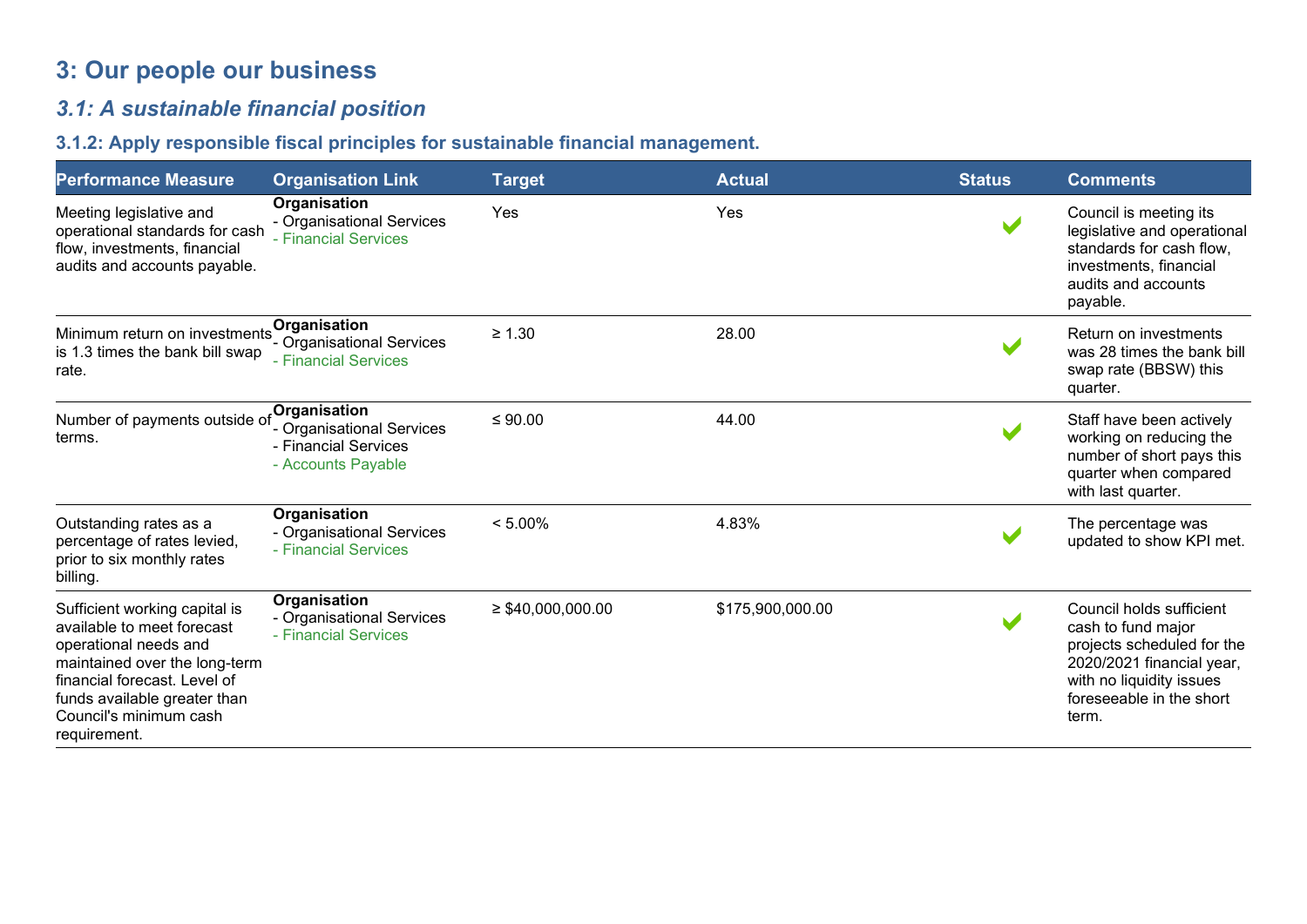#### **3.1.4: Develop strong governance and funding networks with local, state and national stakeholders.**

| <b>Performance Measure</b>                                                                      | <b>Organisation Link</b>                                          | <b>Target</b>                                                                    | <b>Actual</b>                                                                                                                             | <b>Status</b>         | <b>Comments</b>                                                                                                                                                                                               |
|-------------------------------------------------------------------------------------------------|-------------------------------------------------------------------|----------------------------------------------------------------------------------|-------------------------------------------------------------------------------------------------------------------------------------------|-----------------------|---------------------------------------------------------------------------------------------------------------------------------------------------------------------------------------------------------------|
| Actively seek and apply for<br>funding opportunities from the<br>State and Federal Governments. | Organisation<br>- Strategic Projects & Economic<br>Development    | Trend                                                                            | Successful applications<br>(2); Submitted funding<br>applications awaiting<br>outcome (6); Funding<br>applications to be<br>submitted (1) | V                     | Successful grant applications<br>- Queensland Reconstruction<br>Authority - Washpool Creek<br>Naturalisation (\$2.39M)<br>- Queensland Reconstruction<br>Authority - Mobile Firefighting<br>Units (\$178,457) |
| Meeting the reporting<br>requirements and project<br>milestones of the funding<br>agreements.   | Organisation<br>- Organisational Services<br>- Financial Services | $\geq 90.00\%$ of projects<br>delivered in accord with<br>the Funding agreements | 100%                                                                                                                                      | $\blacktriangleright$ | Council has submitted variations<br>for 3 funding programs and is<br>awaiting approval. All milestones<br>have been met and reports<br>submitted on time.                                                     |

## *3.2: Responsible governance with a customer driven focus*

## **3.2.1: Ensure our workforce is adequately trained and supported to competently manage themselves and their work.**

| <b>Performance</b><br><b>Measure</b>                                                            | <b>Organisation Link</b>                                                                                         | Target                   | <b>Actual</b>                                                                                                                                                                | <b>Status</b> | <b>Comments</b>                                                                                                                                                                                                                                |
|-------------------------------------------------------------------------------------------------|------------------------------------------------------------------------------------------------------------------|--------------------------|------------------------------------------------------------------------------------------------------------------------------------------------------------------------------|---------------|------------------------------------------------------------------------------------------------------------------------------------------------------------------------------------------------------------------------------------------------|
| Average number of days<br>for recruitment process<br>(approval to offer of<br>employment).      | Organisation<br>- Organisational<br>Services<br>- People, Safety &<br>Culture<br>- HR Business Partners          | Average 30 business days | 32.24 business days                                                                                                                                                          |               | There has been an increase in<br>timeframes due to the volume of<br>recruitment and some recruitment<br>processes for hard to fill positions<br>continuing over a long period of<br>time with multiple external<br>campaigns.                  |
| Continue to maintain<br>and develop a strong<br>employment programs<br>offering across Council. | Organisation<br>- Organisational<br>Services<br>- People, Safety &<br>Culture<br>- Organisational<br>Development | gain qualifications      | $\geq$ 80.00% of trainees/apprentices Average of 36.75% completion towards<br>relevant qualification and an average of<br>46.35% of traineeship/apprenticeship<br>completed. |               | Progress for current employment<br>programs cohort remains strong.<br>Learning & Development Advisor<br>to partner with leaders and<br>trainees/apprentices, ensuring<br>access to support where required<br>for completion of qualifications. |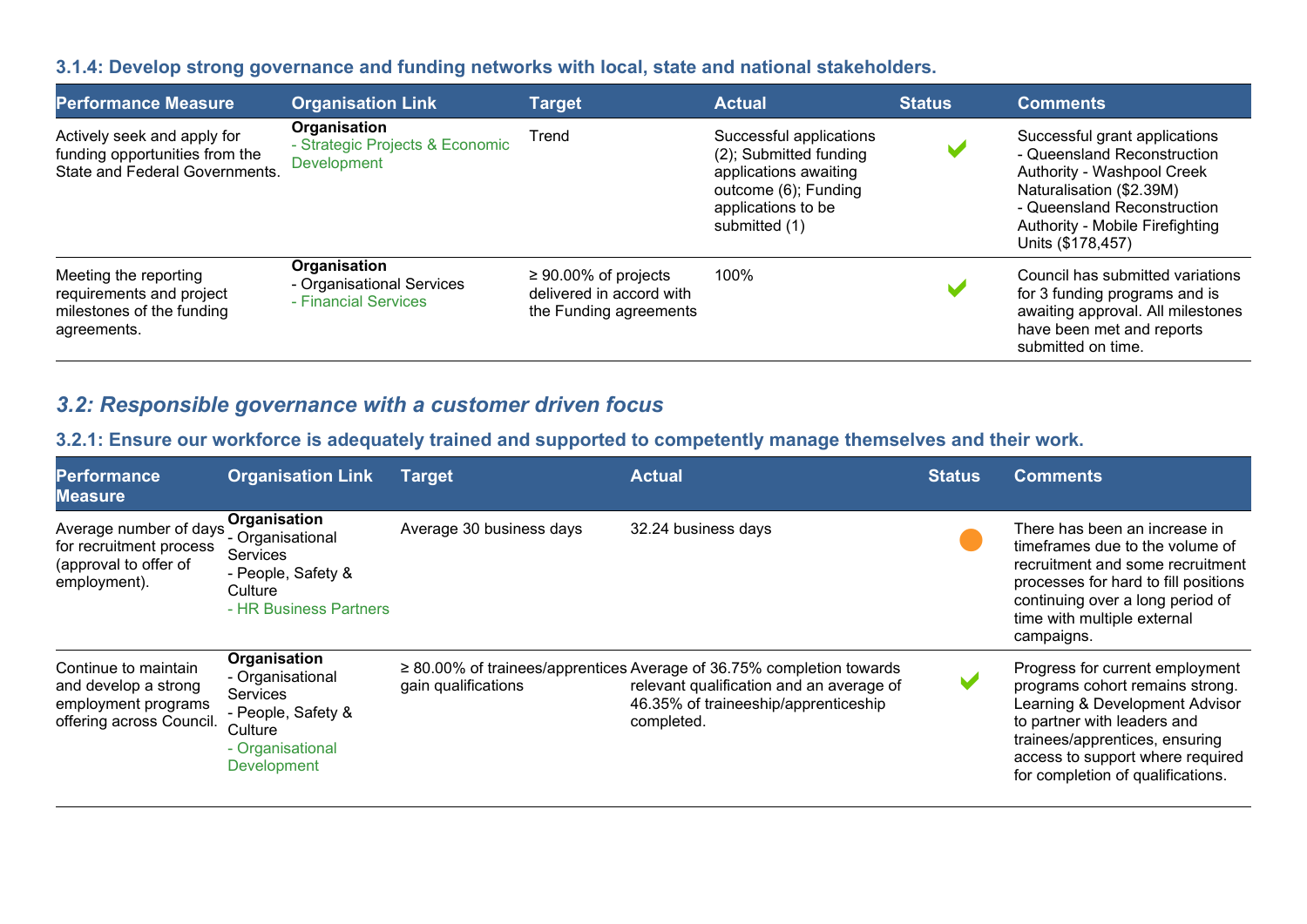| <b>Performance</b><br><b>Measure</b>                                                                                                  | <b>Organisation Link</b>                                                                                                       | <b>Target</b>            | <b>Actual</b>                                                           | <b>Status</b>         | <b>Comments</b>                                                                                                                                                                                                                                                                                               |
|---------------------------------------------------------------------------------------------------------------------------------------|--------------------------------------------------------------------------------------------------------------------------------|--------------------------|-------------------------------------------------------------------------|-----------------------|---------------------------------------------------------------------------------------------------------------------------------------------------------------------------------------------------------------------------------------------------------------------------------------------------------------|
| Internal Human<br>Resources<br>investigations are<br>managed in a timely<br>manner.                                                   | Organisation<br>- Organisational<br><b>Services</b><br>- People, Safety &<br>Culture<br>- HR Business Partners                 | Average 30 business days | No internal Human Resource<br>investigations undertaken in this period. | $\blacktriangleright$ | No internal investigations<br>completed by Human Resource<br>Operations during this quarter.                                                                                                                                                                                                                  |
| Percentage of staff and<br>supervisors satisfied<br>with training and<br>development received.                                        | Organisation<br>- Organisational<br><b>Services</b><br>- People, Safety &<br>Culture<br>- Organisational<br><b>Development</b> | $>95.00\%$               | 97.00%                                                                  |                       | Good response rate from<br>participants over the quarter with<br>a strong result being achieved.                                                                                                                                                                                                              |
| Percentage of staff<br>successfully completed<br>mandatory training<br>requirements, including<br>leadership development<br>training. | Organisation<br>- Organisational<br>Services<br>- People, Safety &<br>Culture<br>- Organisational<br><b>Development</b>        | $\geq 90.00\%$           | 91.24%                                                                  |                       | Corporate and Workplace Health<br>and Safety training has<br>progressed well over the quarter<br>however e-learning continues to<br>be below target. The<br>Organisational Development and<br>Learning team are working with<br>relevant management to<br>encourage completion of the e-<br>learning modules. |

# **3.2.2: Provide friendly and responsive customer service, in keeping with council values and community expectations.**

| <b>Performance Measure</b>                                                                      | <b>Organisation Link</b>                                                                | Target         | <b>Actual</b> | <b>Status</b> | <b>Comments</b>                                                                                                                                                                                     |
|-------------------------------------------------------------------------------------------------|-----------------------------------------------------------------------------------------|----------------|---------------|---------------|-----------------------------------------------------------------------------------------------------------------------------------------------------------------------------------------------------|
| Percentage of call centre enquiries<br>answered in accordance with<br>Customer Service Charter. | Organisation<br>- Organisational Services<br>- Financial Services<br>- Customer Service | $\geq 90.00\%$ | 85.00%        |               | This quarter has seen an escalation<br>in customer interactions, with<br>approximately 34,500 inbound calls<br>presenting via the Call Centre. A<br>customer 'Call Back' option was<br>implemented. |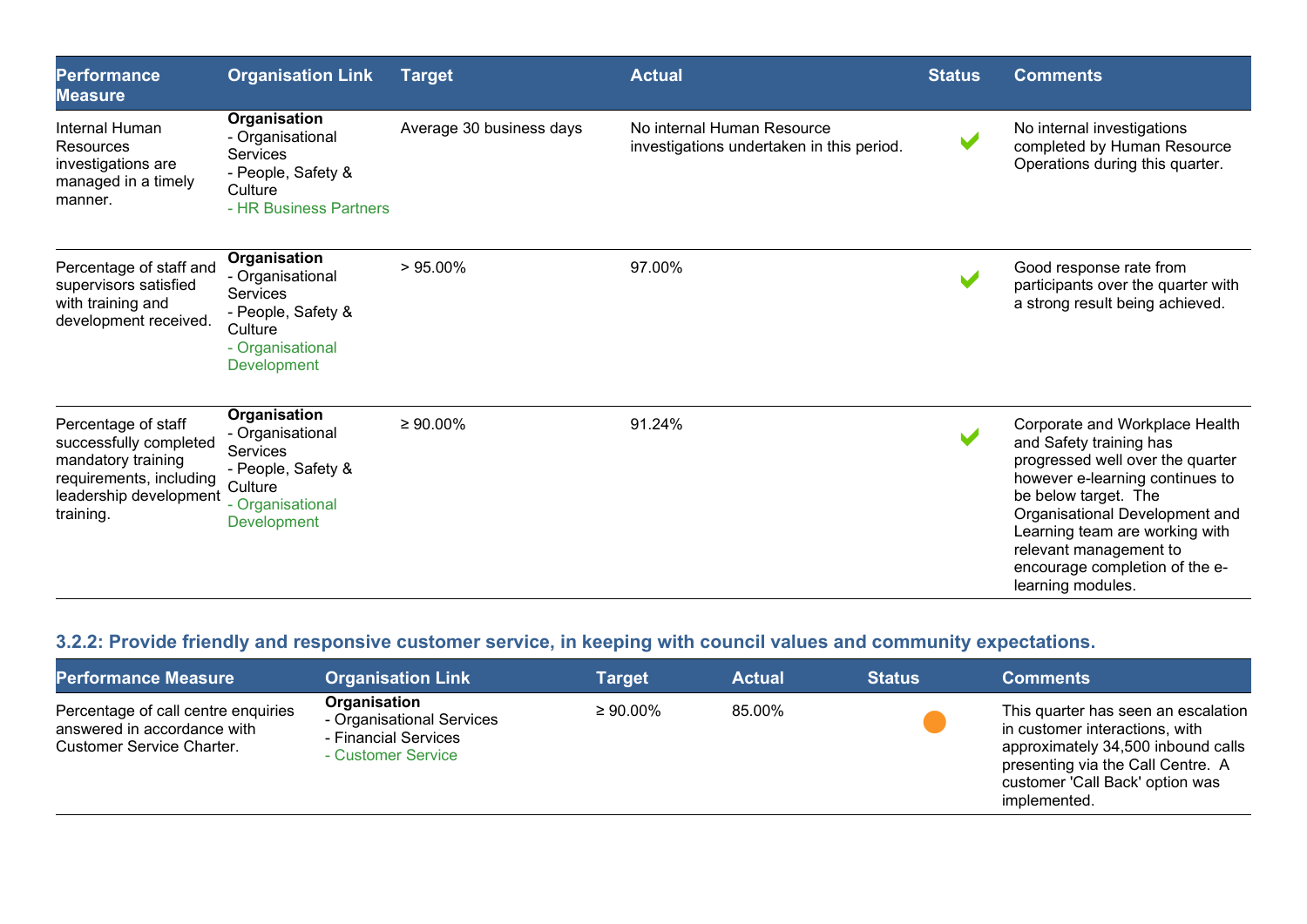| <b>Performance Measure</b>                                                                              | <b>Organisation Link</b>                                                                | Target         | <b>Actual</b> | <b>Status</b> | <b>Comments</b>                                                                                     |
|---------------------------------------------------------------------------------------------------------|-----------------------------------------------------------------------------------------|----------------|---------------|---------------|-----------------------------------------------------------------------------------------------------|
| Percentage of customer requests<br>(CRMs) overdue or outstanding in<br>relation to assigned timeframes. | Organisation<br>- Organisational Services<br>- Financial Services<br>- Customer Service | $\leq 15.00\%$ | 8.00%         |               | Requests for Service have been<br>actioned within expected<br>timeframes.                           |
| Regulatory Services - Number of<br>proactive officer generated CRMs<br>across all three areas.          | Organisation<br>- Community & Environment<br>- Health & Regulatory Services             | Trend          | 343.00        |               | Total includes 163 from the<br>'overgrowns' category. 'Patrol'<br>category is excluded from totals. |

## **3.2.3: Administer statutory compliant governance operations incorporating insurance; risk management; property management and council policies and procedures.**

| <b>Performance Measure</b>                                                                                                          | <b>Organisation Link</b>                                                   | <b>Target</b>  | <b>Actual</b> | <b>Status</b> | <b>Comments</b>                                                                                                                                                                  |
|-------------------------------------------------------------------------------------------------------------------------------------|----------------------------------------------------------------------------|----------------|---------------|---------------|----------------------------------------------------------------------------------------------------------------------------------------------------------------------------------|
| Corporate and Operational risks<br>reported to Audit and Risk<br>Committee.                                                         | Organisation<br>- Organisational Services<br>- Governance & Legal Services | Yes/No         | Yes           |               | Report presented to Audit and<br>Risk Committee in January 2021.                                                                                                                 |
| Percentage of Administrative Action<br>Complaints received and processed<br>within applicable timeframes.                           | Organisation<br>- Organisational Services<br>- Governance & Legal Services | $\geq 90.00\%$ | 100.00%       |               | 9 administrative action complaints<br>were received during this quarter.<br>One complaint is ongoing and all<br>other complaints were processed<br>within applicable timeframes. |
| Percentage of compliant Right to<br>Information and Information Privacy<br>applications processed within<br>legislative timeframes. | Organisation<br>- Organisational Services<br>- Governance & Legal Services | $= 100.00\%$   | 100.00%       |               | One Right to Information<br>application was received and<br>processed during this quarter.                                                                                       |
| Percentage of insurance claims<br>processed submitted within<br>timeframes.                                                         | Organisation<br>- Organisational Services<br>- Governance & Legal Services | $\geq 95.00\%$ | 100.00%       |               | 34 Insurance claims were<br>processed within time frames<br>(internal, motor vehicle and public<br>liability claims).                                                            |
| Percentage of privacy complaints<br>processed within legislative<br>timeframes.                                                     | Organisation<br>- Organisational Services<br>- Governance & Legal Services | $= 100.00\%$   | 0.00%         |               | Council did not receive any<br>privacy complaints during this<br>quarter.                                                                                                        |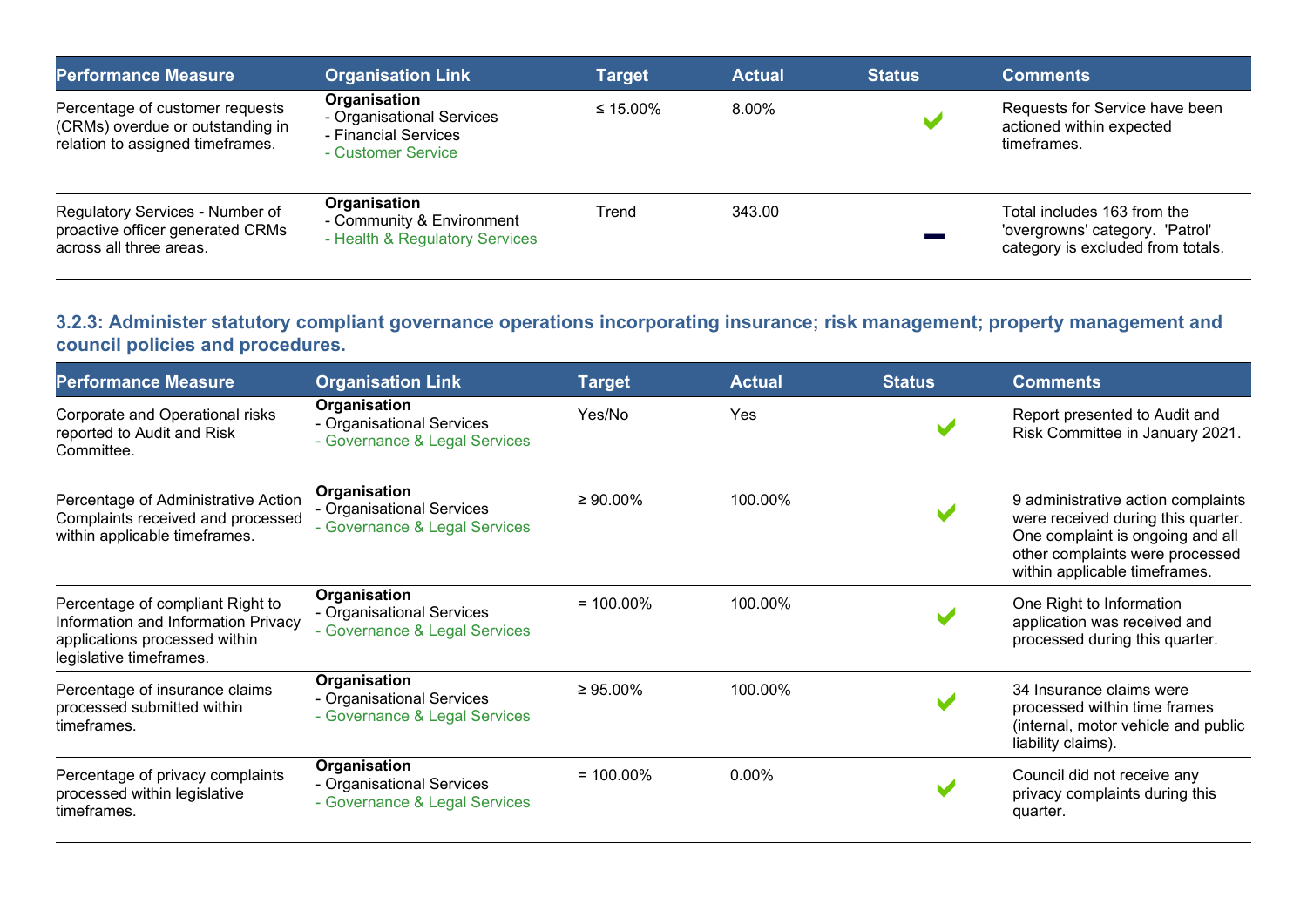#### **3.2.4: Exercise whole-of-council adherence to, and compliance with, council's policies and procedures, in keeping with our corporate values and community's expectations.**

| <b>Performance Measure</b>                                                                        | <b>Organisation Link</b>                                             | <b>Target</b> | <b>Actual</b> | <b>Status</b> | <b>Comments</b>                                                                                                                                                                                          |
|---------------------------------------------------------------------------------------------------|----------------------------------------------------------------------|---------------|---------------|---------------|----------------------------------------------------------------------------------------------------------------------------------------------------------------------------------------------------------|
| Number of Internal Audits completed.                                                              | Organisation<br>- Organisational Services<br>- Audit Services Branch | $\geq 2.00$   | 0.00          |               | Due to the recent change of<br>provider for internal audit<br>services, the scheduled internal<br>audits for this quarter are still in<br>progress and will be reported at<br>the next quarterly review. |
| Number of Internal Quality, Safety,<br>Environmental (systems and<br>processes) Audits completed. | Organisation<br>- Organisational Services<br>- Audit Services Branch | $\geq 2.00$   | 3.00          |               | 3 audits have been completed<br>within this quarter.                                                                                                                                                     |

## **3.2.5: Provide and review systems, programs and processes to ensure effective and efficient service delivery to meet community expectations**

| <b>Performance Measure</b>                                      | <b>Organisation Link</b>                                                   | <b>Target</b>  | <b>Actual</b> | <b>Status</b> | <b>Comments</b>                                                                                                                                                                                                        |
|-----------------------------------------------------------------|----------------------------------------------------------------------------|----------------|---------------|---------------|------------------------------------------------------------------------------------------------------------------------------------------------------------------------------------------------------------------------|
| Customer support satisfaction based<br>on surveyed users.       | Organisation<br>- Organisational Services<br>- Information Services        | $\geq 80.00\%$ | 99.99%        |               | 381 responses were received in the<br>last quarter with an average<br>satisfaction of 4.9/5 stars.                                                                                                                     |
| Information Services service desk<br>tickets opened vs. closed. | Organisation<br>- Organisational Services<br>- Information Services        | $\leq 0.00$    | 100.00        |               | A slight increase in open tickets<br>has been recorded in this report,<br>which will be resolved during the<br>upcoming quarter. Performance is<br>anticipated to return to targeted<br>levels during the next period. |
| Operational risks reviewed quarterly<br>by operational areas.   | Organisation<br>- Organisational Services<br>- Governance & Legal Services | $\geq 75.00\%$ | 100.00%       |               | Operational and fraud and<br>corruption risk reviews were<br>undertaken in March 2021.                                                                                                                                 |
| Percentage of information mapping<br>services availability.     | Organisation<br>- Organisational Services<br>- Information Services        | $\geq 98.00\%$ | 99.95%        |               | An improvement this quarter due to<br>less migrations and some new<br>improvements with hosting<br>capacity.                                                                                                           |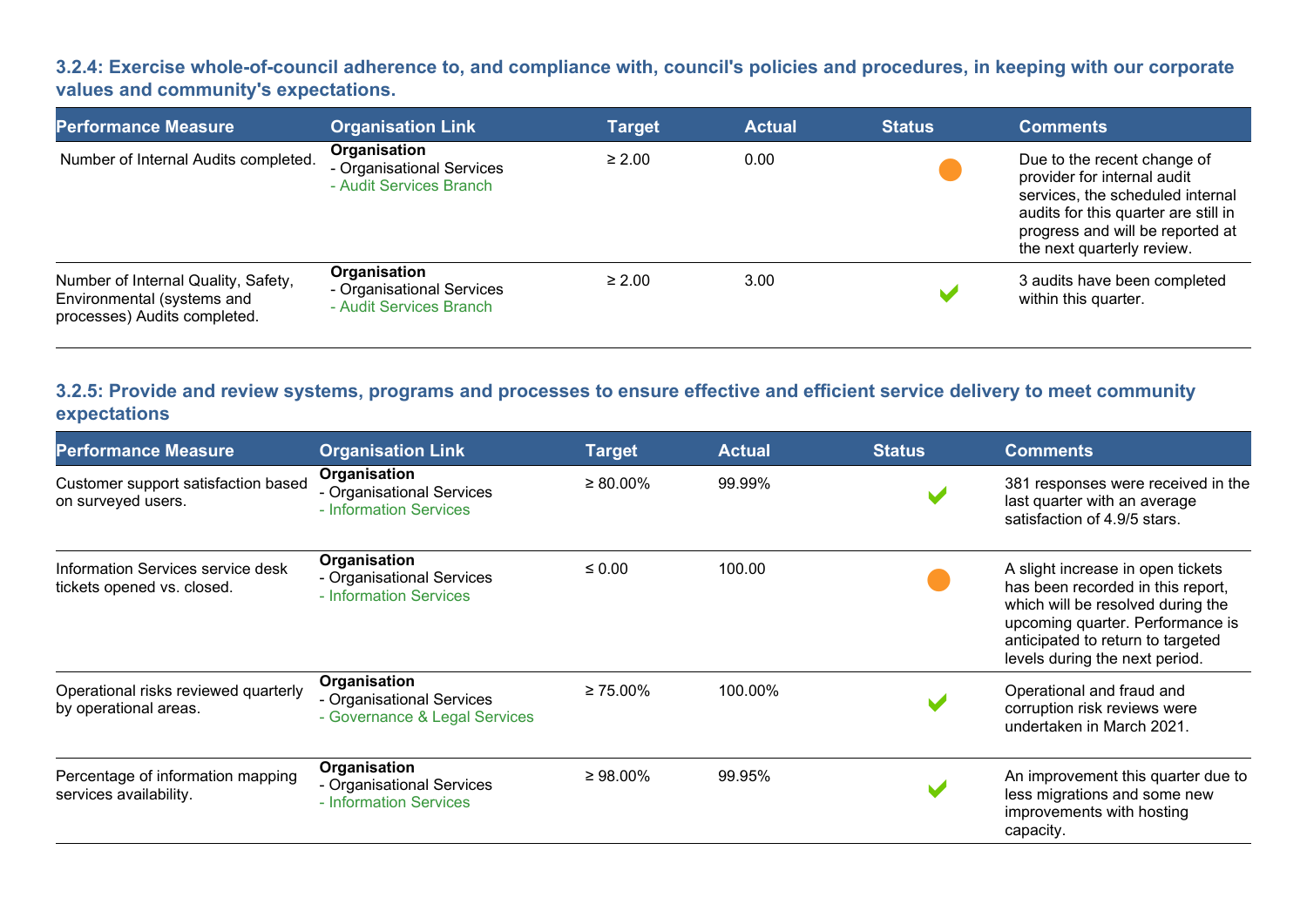## *3.3: Open communication*

#### **3.3.1: Keep our community and workforce informed and up-to-date in matters of agency and community interest.**

| <b>Performance Measure</b>                           | <b>Organisation Link</b>         | <b>Target</b> | <b>Actual</b> | <b>Status</b> | <b>Comments</b>                                                                       |
|------------------------------------------------------|----------------------------------|---------------|---------------|---------------|---------------------------------------------------------------------------------------|
| Number of articles published on<br>bundabergnow.com. | Organisation<br>- Communications | $= 70.00$     | 95.00         |               | 95 Council and Council facility<br>related stories were published<br>in this quarter. |

#### **3.3.2: Proactively support and encourage community engagement and collaboration.**

| <b>Performance Measure</b>                | <b>Organisation Link</b>         | Target                                              | <b>Actual</b>                                        | <b>Status</b> | <b>Comments</b>                                                                                                                                                                     |
|-------------------------------------------|----------------------------------|-----------------------------------------------------|------------------------------------------------------|---------------|-------------------------------------------------------------------------------------------------------------------------------------------------------------------------------------|
| Total number of followers on<br>Facebook. | Organisation<br>- Communications | 5% increase on last During this quarter<br>quarter. | Facebook followers<br>increased by 505 to<br>29,778. |               | The lower than usual 1.7%<br>increase is a result of less<br>content being published due to<br>reduced resources within the<br>team between periods of leave<br>and staff movement. |

#### **3.3.3: Develop consistent messaging and professional communications that establish a positive profile and identity for council and our region.**

| <b>Performance Measure</b>                                             | <b>Organisation Link</b>         | Target         | Actual | <b>Status</b> | <b>Comments</b>                                                                                               |
|------------------------------------------------------------------------|----------------------------------|----------------|--------|---------------|---------------------------------------------------------------------------------------------------------------|
| Council e-newsletter open rate.<br>Measured against industry standard. | Organisation<br>- Communications | $\geq 28.00\%$ | 35.28% |               | The weekly Council e-newsletter<br>is continuing to record<br>engagement well above the<br>industry standard. |

#### **3.3.4: Review and develop updated and relevant communication platforms, modes, mediums and content.**

| <b>Performance Measure</b>                 | <b>Organisation Link</b>         | <b>Target</b> | <b>Actual</b>                                                                       | <b>Status</b> | <b>Comments</b>                                                                                                                                                                   |
|--------------------------------------------|----------------------------------|---------------|-------------------------------------------------------------------------------------|---------------|-----------------------------------------------------------------------------------------------------------------------------------------------------------------------------------|
| Council e-newsletter subscriber<br>growth. | Organisation<br>- Communications | quarter.      | 5% increase on lastSubscribers decreased by<br>178 to 19,831 during the<br>quarter. |               | Due to changes in the<br>electronic direct mail sign up<br>system, subscriber numbers<br>have been impacted. While<br>working with the supplier to<br>automate this process there |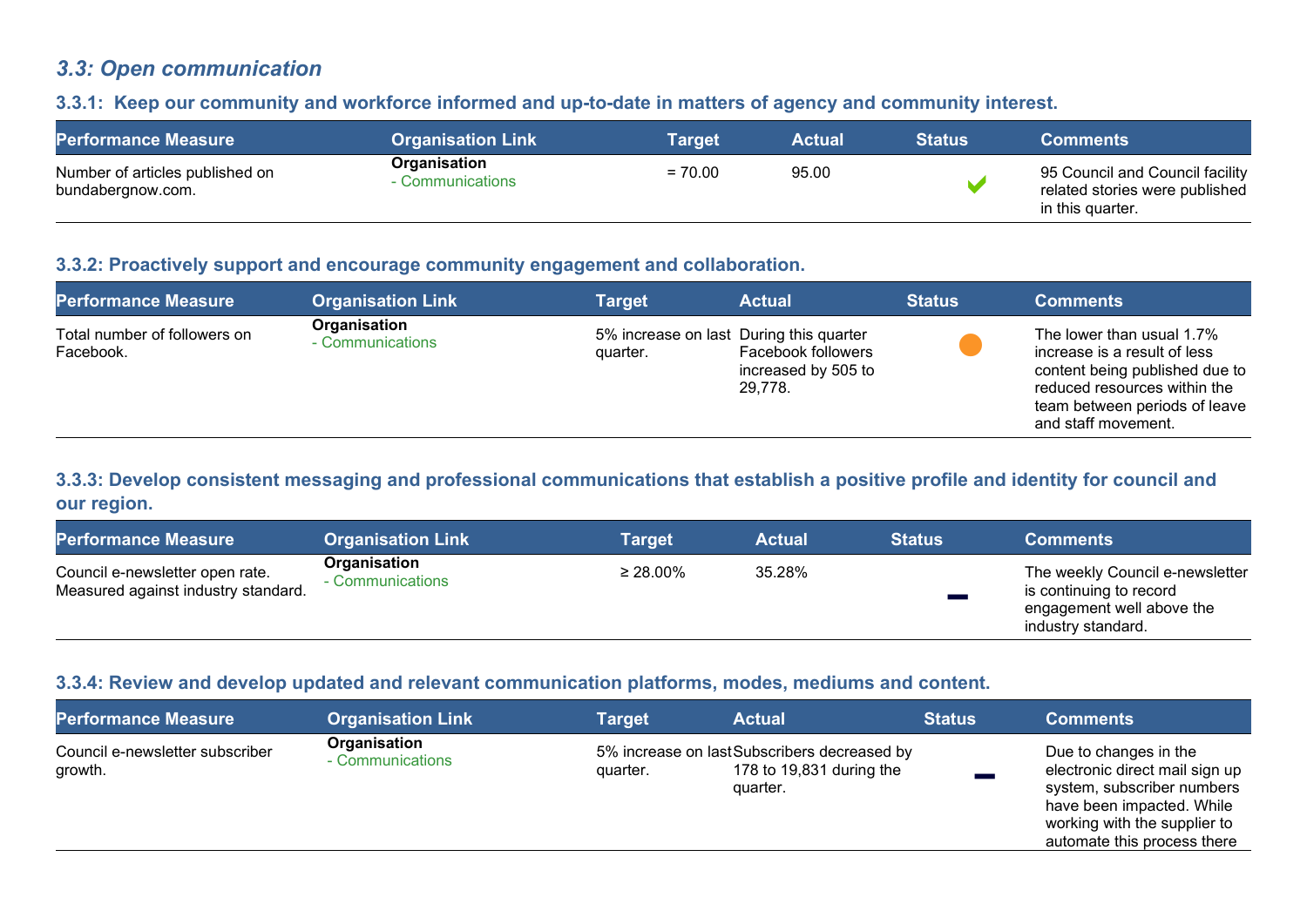| <b>Performance Measure</b> | <b>Organisation Link</b> | Tarqet | Actual | <b>Status</b> | Comments                                               |
|----------------------------|--------------------------|--------|--------|---------------|--------------------------------------------------------|
|                            |                          |        |        |               | will be periods of disruption to<br>subscriber growth. |